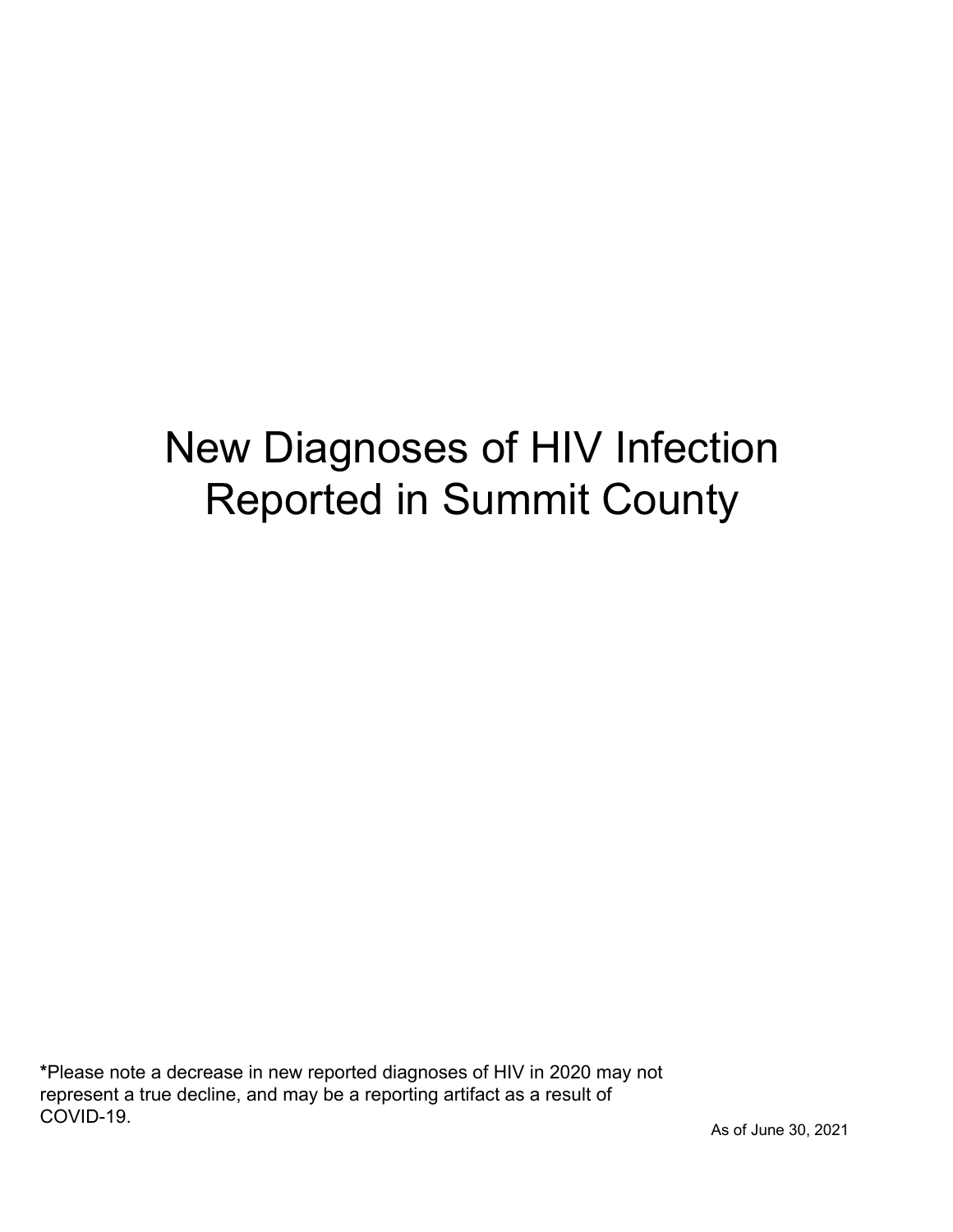## **Reported new diagnoses of HIV infection in 2020 by disease status and selected characteristics, Summit County**

|                                              |                   | 2020 diagnosis of HIV    |                          |                |                       |                          | <b>Disease Status</b> |              |             |  |
|----------------------------------------------|-------------------|--------------------------|--------------------------|----------------|-----------------------|--------------------------|-----------------------|--------------|-------------|--|
|                                              |                   | infection                |                          |                | <b>HIV (not AIDS)</b> |                          | HIV & later AIDS      |              | <b>AIDS</b> |  |
| Characteristic                               | Rate <sup>a</sup> | No.                      | $\%$                     | No.            | $\%$                  | No.                      | $\%$                  | No.          | $\%$        |  |
| Sex at birth                                 |                   |                          |                          |                |                       |                          |                       |              |             |  |
| Males                                        | 15.7              | 41                       | 87%                      | 35             | 90%                   | 6                        | 86%                   |              |             |  |
| Females                                      | 2.2               | 6                        | 13%                      | 4              | 10%                   | $\mathbf{1}$             | 14%                   | $\mathbf{1}$ | 100%        |  |
| Age at diagnosis (yr)                        |                   |                          |                          |                |                       |                          |                       |              |             |  |
| ~13                                          | $\star$           |                          |                          |                |                       |                          |                       |              |             |  |
| $13 - 14$                                    | $^\star$          | ÷                        | $\overline{\phantom{a}}$ | ٠              |                       |                          |                       |              |             |  |
| 15-19                                        | $\star$           | 4                        | 9%                       | 4              | 10%                   |                          |                       |              |             |  |
| 20-24                                        | 31.2              | 10                       | 21%                      | 10             | 26%                   |                          |                       |              |             |  |
| 25-29                                        | 21.5              | 8                        | 17%                      | 8              | 21%                   |                          |                       |              |             |  |
| 30-34                                        | 19.6              | 7                        | 15%                      | 5              | 13%                   | 2                        | 29%                   |              |             |  |
| 35-39                                        | 15.2              | 5                        | 11%                      | 2              | 5%                    | 3                        | 43%                   |              |             |  |
| 40-44                                        | $\star$           | 3                        | 6%                       | $\overline{c}$ | 5%                    | $\overline{\phantom{a}}$ | ٠                     | 1            | 100%        |  |
| 45-49                                        | $\star$           | 4                        | 9%                       | 3              | 8%                    | 1                        | 14%                   |              |             |  |
| 50-54                                        | $\star$           | 4                        | 9%                       | 4              | 10%                   | $\overline{\phantom{a}}$ |                       |              |             |  |
| 55-64                                        |                   | 2                        | 4%                       | 1              | 3%                    | 1                        | 14%                   |              |             |  |
| $65+$                                        | $\star$           |                          |                          |                |                       |                          |                       |              |             |  |
| Race/Ethnicity <sup>b</sup>                  |                   |                          |                          |                |                       |                          |                       |              |             |  |
| American Indian/Alaska Native                | $^\star$          | ÷                        |                          |                |                       |                          |                       |              |             |  |
| Asian/Pacific Islander                       | $\star$           | 1                        | 2%                       |                |                       | 1                        | 14%                   |              |             |  |
| Black/African-American                       | 37.3              | 30                       | 64%                      | 27             | 69%                   | 2                        | 29%                   | 1            | 100%        |  |
| Hispanic/Latinx                              | $\star$           | 1                        | 2%                       | ÷,             |                       | 1                        | 14%                   |              |             |  |
| White                                        | 3.4               | 14                       | 30%                      | 12             | 31%                   | $\overline{c}$           | 29%                   |              |             |  |
| Multi-Race                                   | $\star$           | 1                        | 2%                       |                |                       | 1                        | 14%                   |              |             |  |
| Race/Ethnicity <sup>b</sup> and Sex at birth |                   |                          |                          |                |                       |                          |                       |              |             |  |
| American Indian/Alaska Native Males          | $^\star$          |                          |                          |                |                       |                          |                       |              |             |  |
| American Indian/Alaska Native Females        | $\star$           | Ĭ.                       |                          |                |                       |                          |                       |              |             |  |
| Asian/Pacific Islander Males                 | $\star$           | $\mathbf{1}$             | 2%                       |                |                       | 1                        | 14%                   |              |             |  |
| Asian/Pacific Islander Females               |                   |                          |                          |                |                       |                          |                       |              |             |  |
| Black/African-American Males                 | 67.0              | 25                       | 53%                      | 24             | 62%                   | 1                        | 14%                   |              |             |  |
| Black/African-American Females               | 11.6              | 5                        | 11%                      | 3              | $8\%$                 | 1                        | 14%                   | 1            | 100%        |  |
| Hispanic/Latino Males                        |                   | 1                        | 2%                       | -              |                       | 1                        | 14%                   |              |             |  |
| Hispanic/Latina Females                      | $\star$           | $\overline{\phantom{a}}$ | $\overline{\phantom{a}}$ | ٠              | ٠                     | ÷,                       |                       |              |             |  |
| <b>White Males</b>                           | 6.5               | $13$                     | 28%                      | 11             | 28%                   | 2                        | 29%                   |              |             |  |
| <b>White Females</b>                         | $\star$           | $\mathbf{1}$             | 2%                       | 1              | $3\%$                 | $\overline{\phantom{a}}$ |                       |              |             |  |
| Multi-Race Males                             | $^\star$          | 1                        | $2\%$                    | -              | ٠                     | 1                        | 14%                   |              |             |  |
| Multi-Race Females                           | $\star$           | $\overline{\phantom{a}}$ |                          |                |                       | L,                       |                       |              |             |  |
| <b>Total</b>                                 | 8.7               | 47                       |                          | 39             |                       | 7                        |                       | 1            |             |  |

Notes:

Reported new diagnoses of HIV infection include persons with a diagnosis of HIV (not AIDS), a diagnosis of HIV and an AIDS diagnosis within 12 months (HIV & later AIDS), and concurrent diagnoses of HIV and AIDS (AIDS) who were residents of Ohio at time of initial diagnosis.

Asterisk (\*) indicates rate not calculated for case count <5 due to unstable rates. Dash (-) indicates no cases were reported for the given category.

a The rate is the number of persons with a reported diagnosis of HIV infection per 100,000 population calculated using 2020 U.S. Census estimates.

ᵇ Hispanics/Latinx may be of any race. Persons with a race of American Indian/Alaska Native, Asian/Pacific Islander, Black/African-American, White, or Multi-Race are not-Hispanic. Asian/Pacific Islander includes Native Hawaiians.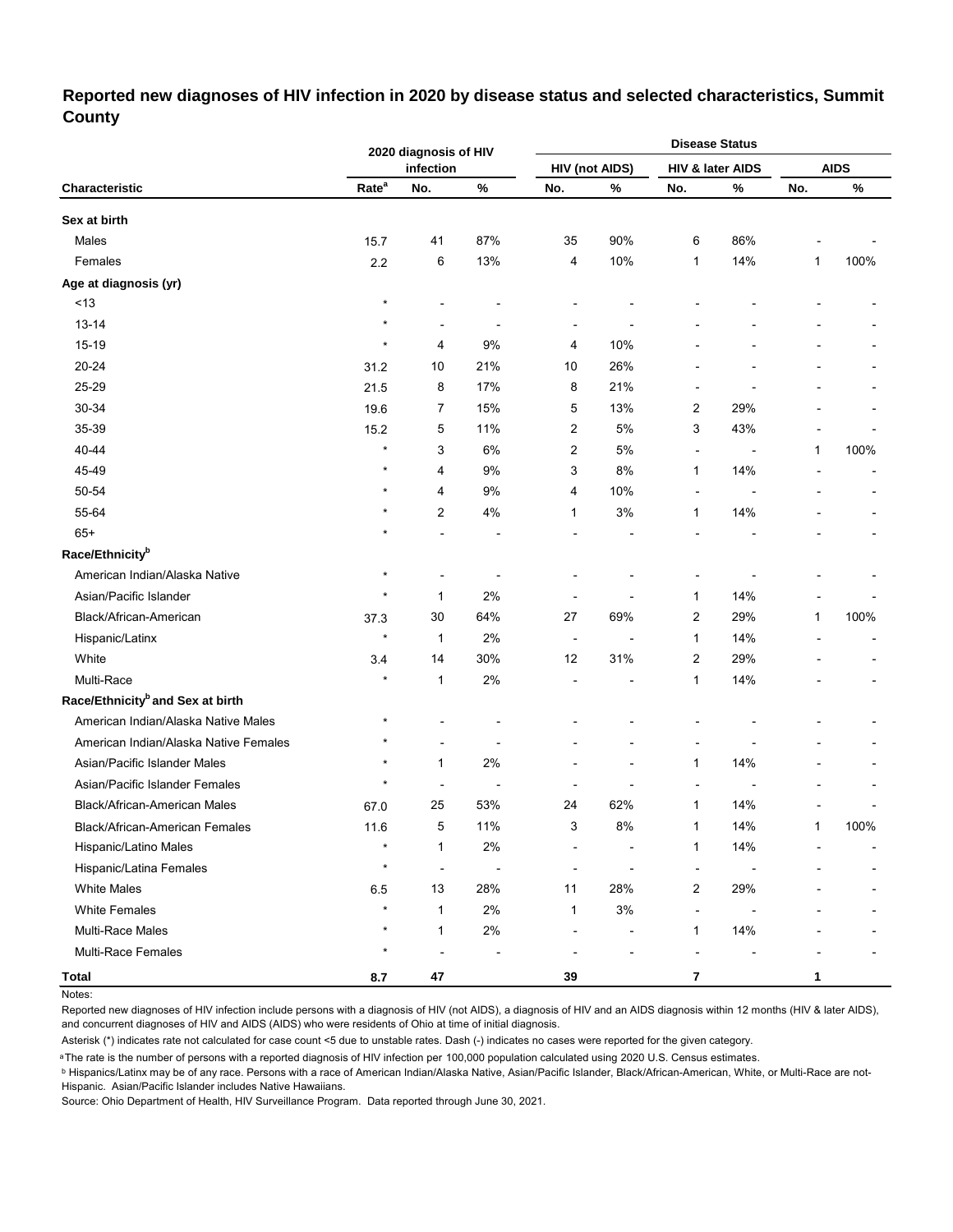## **Reported new diagnoses of HIV infection in 2020 by disease status and transmission category, Summit County**

|                                          |                          | 2020 diagnosis of        |                          |                       | <b>Disease Status</b>    |                          |                          |                          |
|------------------------------------------|--------------------------|--------------------------|--------------------------|-----------------------|--------------------------|--------------------------|--------------------------|--------------------------|
|                                          |                          | <b>HIV infection</b>     |                          | <b>HIV (not AIDS)</b> |                          | HIV & later AIDS         |                          | <b>AIDS</b>              |
| <b>Transmission Category<sup>a</sup></b> | No.                      | $\%$                     | No.                      | %                     | No.                      | %                        | No.                      | %                        |
| Male adult or adolescent                 |                          |                          |                          |                       |                          |                          |                          |                          |
| Male-to-male sexual contact              | 26                       | 63%                      | 26                       | 74%                   |                          |                          |                          |                          |
| Injection drug use (IDU)                 | $\overline{\phantom{0}}$ |                          | ۰                        |                       |                          | $\overline{\phantom{0}}$ | $\overline{\phantom{0}}$ |                          |
| Male-to-male sexual contact and IDU      | ٠                        |                          | ٠                        |                       | $\overline{\phantom{0}}$ | $\overline{\phantom{0}}$ | -                        | $\overline{\phantom{0}}$ |
| Heterosexual contact                     | $\overline{2}$           | 5%                       | $\overline{2}$           | 6%                    | $\overline{\phantom{0}}$ |                          |                          | $\blacksquare$           |
| Other/unknown                            | 13                       | 32%                      | 7                        | 20%                   | 6                        | 100%                     | $\blacksquare$           | ۰                        |
| Subtotal                                 | 41                       | 100%                     | 35                       | 100%                  | 6                        | 100%                     |                          |                          |
| <b>Female adult or adolescent</b>        |                          |                          |                          |                       |                          |                          |                          |                          |
| Injection drug use                       | -                        |                          | $\overline{\phantom{a}}$ |                       |                          |                          |                          |                          |
| Heterosexual contact                     | 5                        | 83%                      | 3                        | 75%                   | 1                        | 100%                     | $\mathbf{1}$             | 100%                     |
| Other/unknown                            | 1                        | 17%                      | 1                        | 25%                   |                          | $\overline{\phantom{0}}$ | $\blacksquare$           |                          |
| Subtotal                                 | 6                        | 100%                     | 4                        | 100%                  | 1                        | 100%                     | $\mathbf{1}$             | 100%                     |
| Child (<13 yrs at diagnosis)             |                          |                          |                          |                       |                          |                          |                          |                          |
| Perinatal                                |                          |                          |                          |                       |                          |                          |                          |                          |
| Other/unknown                            |                          | $\overline{\phantom{0}}$ | $\overline{\phantom{0}}$ | $\blacksquare$        | $\overline{\phantom{0}}$ | $\blacksquare$           |                          |                          |
| Subtotal                                 |                          |                          | ۰                        |                       | $\blacksquare$           | $\overline{\phantom{0}}$ | $\overline{\phantom{0}}$ |                          |
| Total                                    | 47                       |                          | 39                       |                       | 7                        |                          | 1                        |                          |

## **Reported new diagnoses of HIV infection in 2020 by disease status and exposure category, Summit County**

|                                                          |                          | 2020 diagnosis of    |                          |                          |                          | <b>Disease Status</b>       |                          |             |
|----------------------------------------------------------|--------------------------|----------------------|--------------------------|--------------------------|--------------------------|-----------------------------|--------------------------|-------------|
|                                                          |                          | <b>HIV infection</b> |                          | HIV (not AIDS)           |                          | <b>HIV &amp; later AIDS</b> |                          | <b>AIDS</b> |
| <b>Exposure Category</b> <sup>P</sup>                    | No.                      | %                    | No.                      | %                        | No.                      | %                           | No.                      | %           |
| Male-to-male sexual contact only                         | 26                       | 55%                  | 26                       | 67%                      | $\overline{\phantom{0}}$ |                             |                          |             |
| Injection drug use (IDU) only                            | $\overline{\phantom{0}}$ | ۰                    | $\overline{\phantom{0}}$ | $\overline{\phantom{0}}$ |                          | $\overline{\phantom{0}}$    | $\overline{\phantom{0}}$ |             |
| Heterosexual contact only                                |                          | 15%                  | 5                        | 13%                      |                          | 14%                         |                          | 100%        |
| Male-to-male sexual contact & IDU                        |                          | $\overline{a}$       | $\overline{\phantom{0}}$ | $\overline{\phantom{0}}$ | $\overline{\phantom{0}}$ | $\overline{\phantom{0}}$    | $\overline{\phantom{0}}$ |             |
| IDU & Heterosexual contact                               | $\overline{\phantom{0}}$ | $\overline{a}$       | $\overline{\phantom{a}}$ | $\overline{\phantom{0}}$ | $\overline{\phantom{0}}$ | $\overline{\phantom{0}}$    | $\overline{\phantom{a}}$ |             |
| Male-to-male sexual contact & Heterosexual contact       |                          |                      |                          |                          |                          |                             |                          |             |
| Male-to-male sexual contact & IDU & Heterosexual contact |                          | $\overline{a}$       | $\overline{\phantom{0}}$ | $\overline{\phantom{0}}$ | $\overline{\phantom{0}}$ |                             | $\overline{\phantom{0}}$ |             |
| Perinatal exposure                                       | $\overline{\phantom{0}}$ |                      | $\overline{\phantom{0}}$ |                          | $\overline{\phantom{0}}$ |                             | $\overline{\phantom{a}}$ |             |
| Other/unknown                                            | 14                       | 30%                  | 8                        | 21%                      | 6                        | 86%                         |                          |             |
| Total                                                    | 47                       |                      | 39                       |                          |                          |                             |                          |             |

Notes:

Reported new diagnoses of HIV infection include persons with a diagnosis of HIV (not AIDS), a diagnosis of HIV and an AIDS diagnosis within 12 months (HIV & later AIDS), and concurrent diagnoses of HIV and AIDS (AIDS) who were residents of Ohio at time of initial diagnosis.

Dash (-) indicates no cases were reported for the given category.

a Transmission categories are mutually exclusive, hierarchical risk categories determined by the CDC and system-calculated using sex at birth and risk factor history to determine mode of transmission. A person with multiple risks is only represented in the highest category based on the CDC hierarchical algorithm. Thus, transgender women are included in the male-to-male sexual contact transmission category if assigned male at birth and risk factor history indicates sex with males. Please note this is for the categorization of HIV transmission categories only and not to describe sexual orientation.

**b** Exposure categories are mutually exclusive risk categories. All possible combinations of risks are represented among exposure categories. A person with multiple risks is represented in the exposure category identifying all the reported ways in which that person may have been exposed to HIV.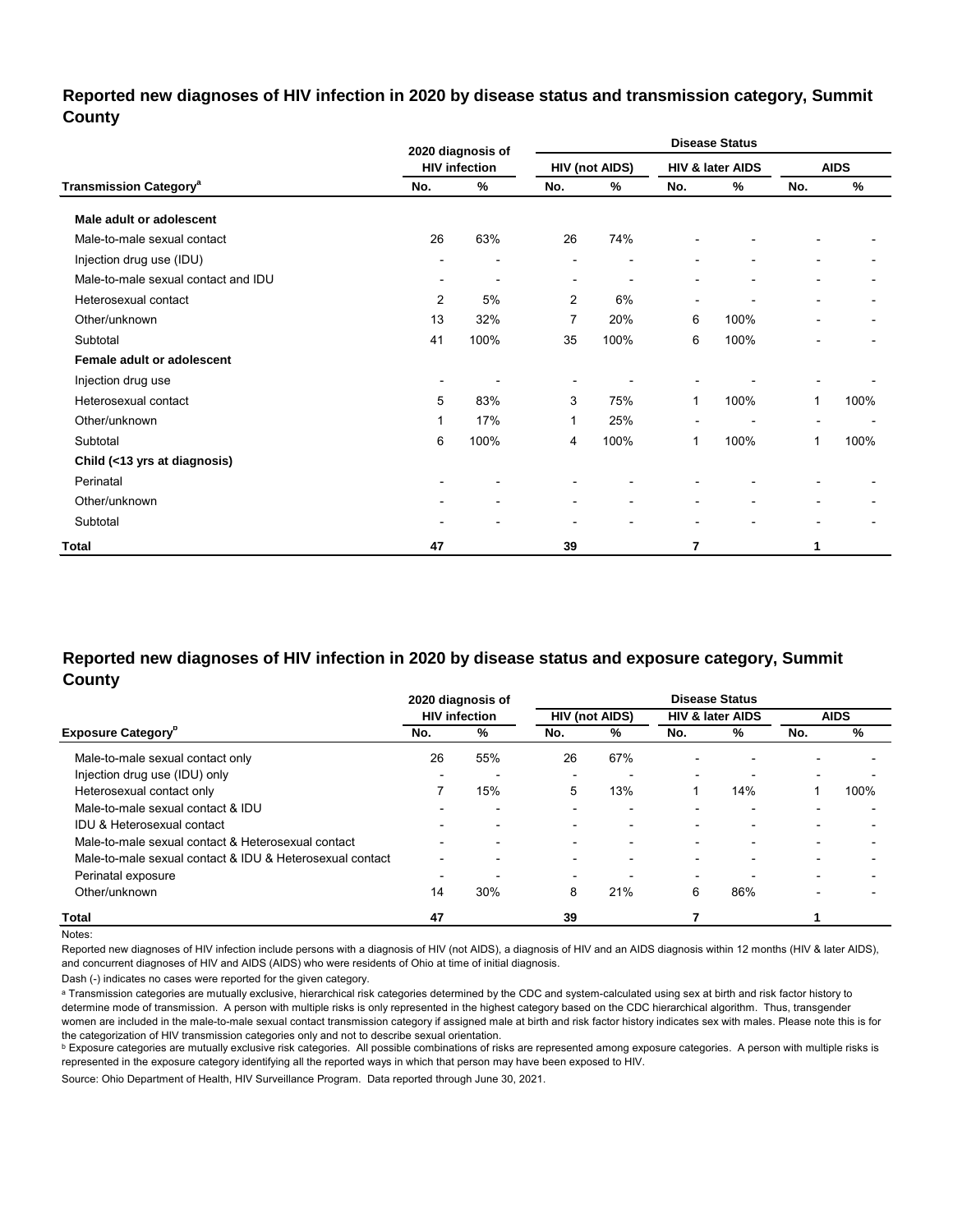© Transmission categories are mutually exclusive, hierarchical risk categories determined by the CDC and system-calculated using sex at birth and risk factor history to determine mode of transmission. A person with multip highest category based on the CDC hierarchical algorithm. Thus, transgender women are included in the male-to-male sexual contact transmission category if assigned male at birth and risk factor history indicates sex with m categorization of HIV transmission categories only and not to describe sexual orientation.

<sup>d</sup> Exposure categories are mutually exclusive risk categories. All possible combinations of risks are represented among exposure categories. A person with multiple risks is represented in the exposure category identifying person may have been exposed to HIV.

Notes:

Source: Ohio Department of Health, HIV Surveillance Program. Data reported through June 30, 2021.

|                       | American Indian/Alaska Native |     |                          | <b>Asian/Pacific Islander</b> |     |      | <b>Black/African-American</b> |             |                          |                   | Hispanic/Latinx <sup>a</sup> |      |                   | White          |                          |                   | <b>Multi-Race</b> |      |
|-----------------------|-------------------------------|-----|--------------------------|-------------------------------|-----|------|-------------------------------|-------------|--------------------------|-------------------|------------------------------|------|-------------------|----------------|--------------------------|-------------------|-------------------|------|
| Age at diagnosis (yr) | Rate <sup>b</sup>             | No. | %                        | Rate <sup>b</sup>             | No. | %    | Rate <sup>b</sup>             | No.         | %                        | Rate <sup>b</sup> | No.                          | %    | Rate <sup>b</sup> | No.            | %                        | Rate <sup>b</sup> | No.               | %    |
|                       | $\star$                       |     |                          |                               |     |      |                               |             |                          |                   |                              |      |                   |                |                          |                   |                   |      |
| ~13                   |                               |     |                          |                               |     |      |                               |             |                          |                   |                              |      |                   |                |                          |                   |                   |      |
| $13 - 14$             |                               |     |                          |                               |     |      |                               |             | $\overline{\phantom{0}}$ |                   |                              |      |                   |                |                          |                   |                   |      |
| $15 - 19$             |                               |     | $\overline{\phantom{0}}$ |                               |     |      |                               | റ           | 7%                       |                   |                              |      |                   | 2              | 14%                      |                   |                   |      |
| 20-24                 |                               |     |                          |                               |     |      | 119.6                         |             | 23%                      |                   |                              |      |                   | 3              | 21%                      | $\star$           |                   |      |
| 25-29                 |                               |     |                          |                               |     |      | 75.7                          | 5           | 17%                      |                   |                              |      |                   | 3              | 21%                      |                   |                   |      |
| 30-34                 |                               |     | $\overline{\phantom{0}}$ | *                             |     | 100% | 91.4                          | $\mathbf b$ | 17%                      |                   |                              |      |                   |                | $\overline{\phantom{a}}$ | $\star$           |                   | 100% |
| 35-39                 |                               |     | $\overline{\phantom{0}}$ |                               |     |      |                               | っ           | 7%                       |                   |                              | 100% | $\star$           | $\overline{2}$ | 14%                      | $\ast$            |                   |      |
| 40-44                 |                               |     |                          |                               |     |      |                               | $\Omega$    | 7%                       |                   |                              |      |                   |                | 7%                       | $\star$           |                   |      |
| 45-49                 |                               |     | $\overline{\phantom{0}}$ |                               |     |      |                               |             | 10%                      |                   |                              |      |                   |                | 7%                       |                   |                   |      |
| 50-54                 |                               |     | $\overline{\phantom{0}}$ |                               |     |      |                               |             | 7%                       |                   |                              |      | $\ast$            | 2              | 14%                      |                   |                   |      |
| 55-64                 |                               |     |                          |                               |     |      |                               |             | 7%                       |                   |                              |      |                   |                |                          |                   |                   |      |
| $65+$                 |                               |     |                          |                               |     |      |                               |             | $\overline{\phantom{0}}$ |                   |                              |      |                   |                |                          |                   |                   |      |
| <b>Total</b>          | $\star$                       |     |                          |                               |     |      | 37.3                          | 30          |                          |                   |                              |      | 3.4               | 14             |                          | *                 |                   |      |

#### **Reported new diagnoses of HIV infection in 2020 by race/ethnicity and exposure category, Summit County**

|                                          |                          |                                            |                          |                           |                          | 2020 diagnosis of HIV infection   |                          |                                  |                          |                 |                          |                          |
|------------------------------------------|--------------------------|--------------------------------------------|--------------------------|---------------------------|--------------------------|-----------------------------------|--------------------------|----------------------------------|--------------------------|-----------------|--------------------------|--------------------------|
|                                          |                          | American<br>Indian/Alaska<br><b>Native</b> |                          | Asian/Pacific<br>Islander |                          | <b>Black/African-</b><br>American |                          | Hispanic/<br>Latinx <sup>a</sup> | White                    |                 | <b>Multi-Race</b>        |                          |
| <b>Transmission Category<sup>c</sup></b> | No.                      | %                                          | No.                      | %                         | No.                      | $\frac{9}{6}$                     | No.                      | %                                | No.                      | $\overline{\%}$ | No.                      | %                        |
| Male adult or adolescent                 |                          |                                            |                          |                           |                          |                                   |                          |                                  |                          |                 |                          |                          |
| Male-to-male sexual contact              |                          |                                            |                          |                           | 18                       | 72%                               |                          |                                  | 8                        | 62%             |                          |                          |
| Injection drug use (IDU)                 |                          |                                            |                          |                           | $\overline{\phantom{0}}$ |                                   |                          |                                  |                          |                 |                          |                          |
| Male-to-male sexual contact and IDU      |                          |                                            | $\sim$                   | <b>1</b>                  | $\overline{\phantom{0}}$ | $\overline{\phantom{a}}$          | $\overline{\phantom{0}}$ |                                  | $\overline{\phantom{0}}$ |                 | $\overline{\phantom{a}}$ |                          |
| Heterosexual contact                     | $\blacksquare$           |                                            |                          |                           | $\overline{2}$           | 8%                                |                          |                                  |                          |                 |                          |                          |
| Other/unknown                            |                          |                                            |                          | 100%                      | 5                        | 20%                               |                          | 100%                             | 5                        | 38%             |                          | 100%                     |
| Subtotal                                 | $\overline{\phantom{0}}$ |                                            |                          | 100%                      | 25                       | 100%                              |                          | 100%                             | 13                       | 100%            |                          | 100%                     |
| Female adult or adolescent               |                          |                                            |                          |                           |                          |                                   |                          |                                  |                          |                 |                          |                          |
| Injection drug use                       | $\overline{\phantom{a}}$ |                                            | $\overline{\phantom{0}}$ | $\overline{\phantom{a}}$  | $\overline{\phantom{a}}$ | $\overline{\phantom{a}}$          | $\sim$                   | $\overline{\phantom{0}}$         | $\overline{\phantom{0}}$ |                 |                          |                          |
| Heterosexual contact                     |                          | $\overline{\phantom{a}}$                   |                          | $\overline{\phantom{a}}$  | 4                        | 80%                               | $\overline{\phantom{0}}$ |                                  |                          | 100%            |                          | $\overline{\phantom{0}}$ |
| Other/unknown                            |                          |                                            |                          |                           |                          | 20%                               |                          |                                  |                          |                 | $\overline{\phantom{a}}$ | $\overline{\phantom{a}}$ |
| Subtotal                                 | $\overline{a}$           |                                            |                          | $\overline{\phantom{a}}$  | 5                        | 100%                              | $\overline{\phantom{0}}$ | $\overline{\phantom{a}}$         |                          | 100%            |                          |                          |
| Child (<13 yrs at diagnosis)             |                          |                                            |                          |                           |                          |                                   |                          |                                  |                          |                 |                          |                          |
| Perinatal                                |                          |                                            |                          |                           | $\overline{\phantom{0}}$ |                                   |                          |                                  | $\overline{\phantom{a}}$ |                 |                          |                          |
| Other/unknown                            |                          |                                            |                          |                           | $\overline{\phantom{0}}$ |                                   |                          |                                  | $\overline{\phantom{0}}$ |                 | $\overline{\phantom{0}}$ |                          |
| Subtotal                                 | $\overline{\phantom{0}}$ |                                            |                          |                           | $\overline{\phantom{0}}$ | $\overline{\phantom{0}}$          | $\overline{\phantom{0}}$ |                                  | $\overline{\phantom{0}}$ |                 |                          | $\overline{\phantom{0}}$ |
| Total                                    |                          |                                            |                          |                           | 30                       |                                   |                          |                                  | 14                       |                 |                          |                          |

|                                                          | American<br>Indian/Alaska<br><b>Native</b> |                          | Asian/Pacific<br>Islander |      | <b>Black/African-</b><br>American |                          | Hispanic/<br>Latinx <sup>a</sup> |                          | White                    |                          | <b>Multi-Race</b>        |
|----------------------------------------------------------|--------------------------------------------|--------------------------|---------------------------|------|-----------------------------------|--------------------------|----------------------------------|--------------------------|--------------------------|--------------------------|--------------------------|
| <b>Exposure Category</b> <sup>a</sup>                    | No.                                        | %                        | No.                       | %    | No.                               | %                        | No.                              | %                        | No.                      | %                        | %<br>No.                 |
| Male-to-male sexual contact only                         | $\overline{\phantom{0}}$                   | $\overline{\phantom{0}}$ | $\overline{\phantom{0}}$  |      | 18                                | 60%                      | $\overline{\phantom{0}}$         | $\overline{\phantom{0}}$ | 8                        | 57%                      |                          |
| Injection drug use (IDU) only                            | $\overline{\phantom{0}}$                   | $\overline{\phantom{0}}$ | $\overline{\phantom{0}}$  |      |                                   | . .                      | $\overline{\phantom{0}}$         | $\overline{\phantom{a}}$ |                          |                          |                          |
| Heterosexual contact only                                | $\overline{\phantom{a}}$                   | $\overline{\phantom{a}}$ | $\overline{\phantom{0}}$  |      | 6                                 | 20%                      | $\overline{\phantom{0}}$         | $\overline{\phantom{a}}$ |                          | 7%                       |                          |
| Male-to-male sexual contact & IDU                        | $\overline{\phantom{0}}$                   | $\overline{\phantom{0}}$ | $\overline{\phantom{0}}$  |      |                                   | $\overline{\phantom{a}}$ | $\overline{\phantom{0}}$         | $\overline{\phantom{0}}$ |                          | $\overline{\phantom{a}}$ |                          |
| IDU & Heterosexual contact                               | $\overline{\phantom{0}}$                   | $\overline{\phantom{0}}$ | $\overline{\phantom{0}}$  |      |                                   |                          | $\overline{\phantom{0}}$         | $\overline{\phantom{0}}$ |                          |                          |                          |
| Male-to-male sexual contact & Heterosexual contact       | $\overline{\phantom{a}}$                   | $\overline{\phantom{a}}$ |                           |      |                                   | $\overline{\phantom{a}}$ | $\overline{\phantom{0}}$         | $\overline{\phantom{0}}$ |                          | $\overline{\phantom{0}}$ |                          |
| Male-to-male sexual contact & IDU & Heterosexual contact | $\overline{\phantom{0}}$                   | $\overline{\phantom{a}}$ |                           |      |                                   | $\overline{\phantom{0}}$ | $\overline{\phantom{0}}$         | $\overline{\phantom{0}}$ |                          |                          |                          |
| Perinatal exposure                                       | $\sim$                                     | $\overline{\phantom{0}}$ | $\overline{\phantom{0}}$  |      | $\sim$                            | . .                      | $\overline{\phantom{0}}$         | $\overline{\phantom{0}}$ | $\overline{\phantom{0}}$ |                          | $\overline{\phantom{0}}$ |
| Other/unknown                                            | $\sim$                                     | $\overline{\phantom{a}}$ |                           | 100% | 6                                 | 20%                      |                                  | 100%                     | 5                        | 36%                      | 100%                     |
| Total                                                    | $\overline{\phantom{a}}$                   |                          |                           |      | 30                                |                          |                                  |                          | 14                       |                          |                          |

Reported new diagnoses of HIV infection include persons with a diagnosis of HIV (not AIDS), a diagnosis of HIV and an AIDS diagnosis within 12 months (HIV & later AIDS), and concurrent diagnoses of HIV and AIDS (AIDS) who initial diagnosis

#### **2020 diagnosis of HIV infection**

Asterisk (\*) indicates rate not calculated because census data unavailable or for case count <5 due to unstable rates. Dash (-) indicates no cases were reported for the given category.

a Hispanics/Latinx may be of any race. Persons with a race of American Indian/Alaska Native, Asian/Pacific Islander, Black/African-American, White, or Multi-Race are not-Hispanic. Asian/Pacific Islander includes Native Haw

<sup>b</sup> The rate is the number of persons with a reported diagnosis of HIV infection per 100,000 population calculated using 2020 U.S. Census estimates.

#### **Reported new diagnoses of HIV infection in 2020 by race/ethnicity and transmission category, Summit County**

### **Reported new diagnoses of HIV infection in 2020 by race/ethnicity and age at diagnosis, Summit County**

#### **2020 diagnosis of HIV infection**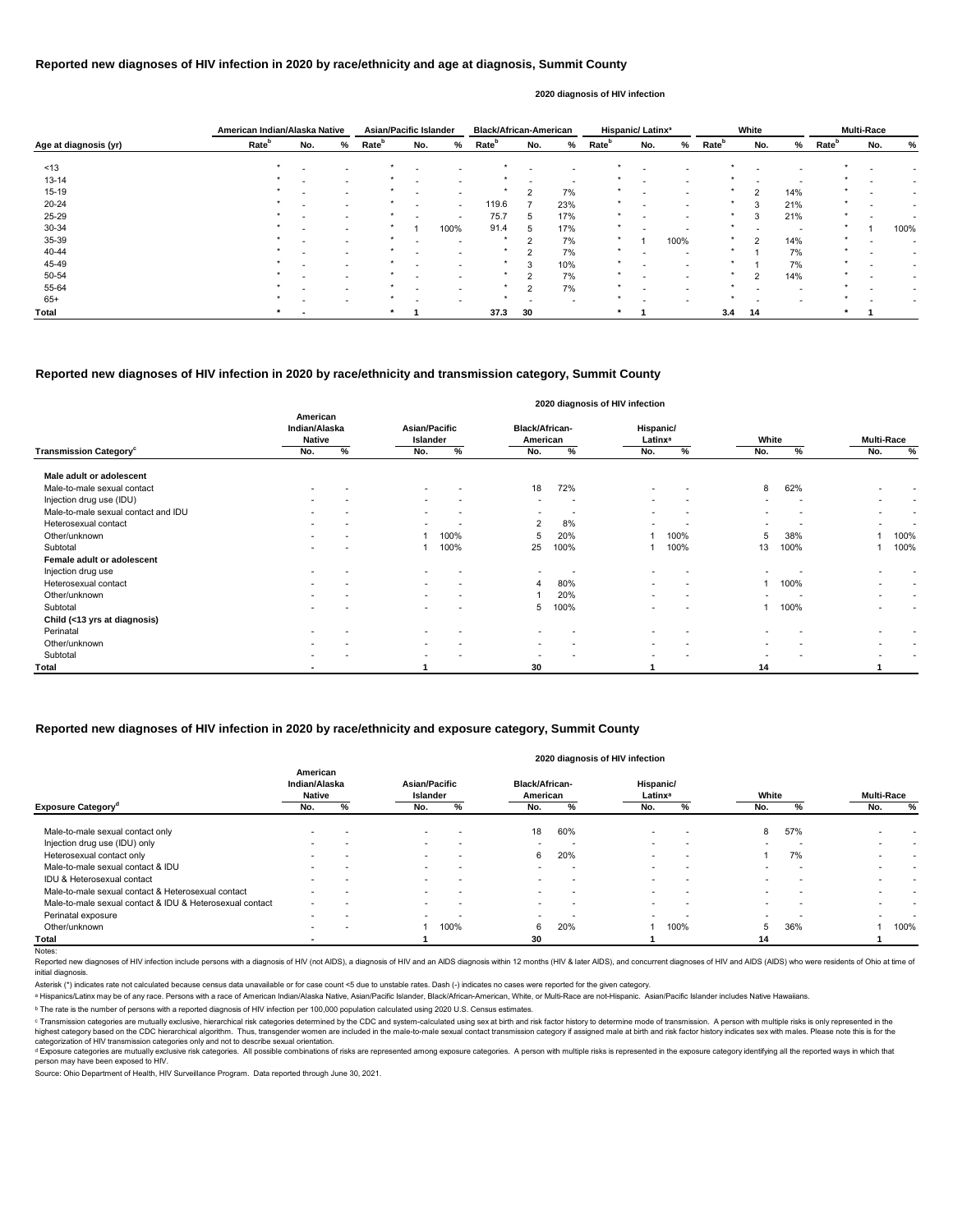**Trends in reported new diagnoses of HIV infection by year of diagnosis (2016-2020) and cumulative diagnoses by selected characteristics, Summit County** 

|                                              |                   |                |                          |                   |                |                          | Diagnoses of HIV Infection by Year |      |                          |                   |                |                          |                   |              |                          |                                       |         |
|----------------------------------------------|-------------------|----------------|--------------------------|-------------------|----------------|--------------------------|------------------------------------|------|--------------------------|-------------------|----------------|--------------------------|-------------------|--------------|--------------------------|---------------------------------------|---------|
|                                              |                   | 2016           |                          |                   | 2017           |                          |                                    | 2018 |                          |                   | 2019           |                          |                   | 2020         |                          | <b>Cumulative</b><br><b>Diagnoses</b> |         |
| <b>Characteristic</b>                        | Rate <sup>a</sup> | No.            | $\%$                     | Rate <sup>a</sup> | No.            | $\%$                     | Rate <sup>a</sup>                  | No.  | $\%$                     | Rate <sup>a</sup> | No.            | %                        | Rate <sup>a</sup> | No.          | $\%$                     | No.                                   | %       |
| Sex at birth                                 |                   |                |                          |                   |                |                          |                                    |      |                          |                   |                |                          |                   |              |                          |                                       |         |
| Males                                        | 17.9              | 47             | 84%                      | 13.7              | 36             | 80%                      | 16.4                               | 43   | 88%                      | 14.9              | 39             | 80%                      | 15.7              | 41           | 87%                      | 1,326                                 | 83%     |
| Females                                      | 3.2               | 9              | 16%                      | 3.2               | 9              | 20%                      | 2.2                                | 6    | 12%                      | 3.6               | 10             | 20%                      | 2.2               | 6            | 13%                      | 263                                   | 17%     |
| Age at diagnosis (yr)                        |                   |                |                          |                   |                |                          |                                    |      |                          |                   |                |                          |                   |              |                          |                                       |         |
| ~13                                          | $^\star$          |                |                          |                   |                |                          |                                    |      |                          |                   |                |                          |                   |              |                          | 10                                    | 1%      |
| $13 - 14$                                    |                   |                |                          |                   |                |                          |                                    |      |                          |                   |                |                          |                   |              |                          | 1                                     | 1%      |
| 15-19                                        |                   | 2              | 4%                       | $\star$           | 3              | 7%                       |                                    |      | 2%                       |                   |                | 2%                       |                   | 4            | 9%                       | 64                                    | 4%      |
| $20 - 24$                                    | 47.4              | 16             | 29%                      | $\star$           | 3              | 7%                       | 33.1                               | 11   | 22%                      | 36.8              | 12             | 24%                      | 31.2              | 10           | 21%                      | 217                                   | 14%     |
| 25-29                                        | 37.3              | 14             | 25%                      | 23.6              | 9              | 20%                      | 31.3                               | 12   | 24%                      | 21.1              | 8              | 16%                      | 21.5              | 8            | 17%                      | 265                                   | 17%     |
| 30-34                                        | 15.0              | 5              | 9%                       | 17.9              | 6              | 13%                      | 17.6                               | 6    | 12%                      | 20.0              | 7              | 14%                      | 19.6              | 7            | 15%                      | 285                                   | 18%     |
| 35-39                                        |                   | 4              | 7%                       | 15.4              | 5              | 11%                      | 15.3                               | 5    | 10%                      | $\star$           | 1              | 2%                       | 15.2              | 5            | 11%                      | 238                                   | 15%     |
| 40-44                                        |                   | 3              | 5%                       | $\star$           | $\overline{2}$ | 4%                       | $\star$                            | 2    | 4%                       | 16.3              | 5              | 10%                      | $\star$           | 3            | 6%                       | 184                                   | 12%     |
| 45-49                                        | $^\star$          | $\overline{c}$ | 4%                       | 17.0              | 6              | 13%                      | $\star$                            | 3    | 6%                       | 15.0              | 5              | 10%                      |                   | 4            | 9%                       | 139                                   | 9%      |
| 50-54                                        |                   | 3              | 5%                       | 13.3              | 5              | 11%                      | $\star$                            | 3    | 6%                       | $\star$           | 4              | 8%                       |                   | 4            | 9%                       | 92                                    | 6%      |
| 55-64                                        | 8.9               | 7              | 13%                      | 6.3               | 5              | 11%                      | 7.6                                | 6    | 12%                      | 6.4               | 5              | 10%                      |                   | 2            | 4%                       | 82                                    | 5%      |
| $65+$                                        | $\star$           |                |                          | $\ast$            |                | 2%                       |                                    |      |                          |                   | 1              | 2%                       |                   |              |                          | 12                                    | 1%      |
| Race/Ethnicity <sup>b</sup>                  |                   |                |                          |                   |                |                          |                                    |      |                          |                   |                |                          |                   |              |                          |                                       |         |
| American Indian/Alaska Native                |                   |                |                          |                   |                |                          |                                    |      |                          |                   |                |                          |                   |              |                          |                                       |         |
| Asian/Pacific Islander                       |                   |                |                          |                   |                |                          |                                    |      |                          |                   |                |                          |                   |              | 2%                       | 9                                     | 1%      |
| Black/African-American                       | 40.3              | 32             | 57%                      | 23.8              | 19             | 42%                      | 30.0                               | 24   | 49%                      | 34.9              | 28             | 57%                      | 37.3              | 30           | 64%                      | 682                                   | 43%     |
| Hispanic/Latinx                              | $\star$           | 3              | 5%                       | $\star$           | $\overline{2}$ | 4%                       | $\star$                            |      |                          | $\star$           | -1             | 2%                       | $\star$           |              | 2%                       | 41                                    | 3%      |
| White                                        | 4.8               | 20             | 36%                      | 5.3               | 22             | 49%                      | 6.0                                | 25   | 51%                      | 4.6               | 19             | 39%                      | 3.4               | 14           | 30%                      | 823                                   | 52%     |
| Multi-Race                                   | $\star$           |                | 2%                       | $\star$           | $\overline{2}$ | 4%                       | $\star$                            |      |                          |                   | 1              | 2%                       |                   |              | 2%                       | 32                                    | 2%      |
| Unknown                                      |                   |                |                          | $\star$           |                |                          |                                    |      |                          |                   |                |                          |                   |              |                          | 2                                     | $< 1\%$ |
| Race/Ethnicity <sup>b</sup> and Sex at birth |                   |                |                          |                   |                |                          |                                    |      |                          |                   |                |                          |                   |              |                          |                                       |         |
| American Indian/Alaska Native Males          |                   |                |                          |                   |                |                          |                                    |      |                          |                   |                |                          |                   |              |                          |                                       |         |
| American Indian/Alaska Native Females        |                   |                |                          |                   |                |                          |                                    |      |                          |                   |                |                          |                   |              |                          |                                       |         |
| Asian/Pacific Islander Males                 |                   |                |                          |                   |                |                          |                                    |      |                          |                   |                |                          |                   |              | 2%                       | 6                                     | 1%      |
| Asian/Pacific Islander Females               |                   |                |                          |                   |                |                          |                                    |      |                          |                   |                |                          |                   |              |                          | 3                                     | 1%      |
| Black/African-American Males                 | 70.3              | 26             | 46%                      | 37.7              | 14             | 31%                      | 56.5                               | 21   | 43%                      | 56.3              | 21             | 43%                      | 67.0              | 25           | 53%                      | 529                                   | 33%     |
| <b>Black/African-American Females</b>        | 14.2              | 6              | 11%                      | 11.7              | 5              | 11%                      | $\star$                            | 3    | 6%                       | 16.3              | $\overline{7}$ | 14%                      | 11.6              | 5            | 11%                      | 153                                   | 10%     |
| Hispanic/Latino Males                        | $\star$           | 3              | 5%                       | $\star$           | $\overline{2}$ | 4%                       | $\star$                            |      | $\overline{\phantom{a}}$ | $\star$           |                | $\overline{\phantom{a}}$ | $\star$           | $\mathbf{1}$ | 2%                       | 33                                    | 2%      |
| Hispanic/Latina Females                      | $\star$           |                | $\overline{\phantom{a}}$ | $\star$           |                | $\overline{\phantom{a}}$ | $\star$                            |      |                          | $\star$           | -1             | 2%                       | $^\star$          |              | $\overline{\phantom{a}}$ | 8                                     | 1%      |
| <b>White Males</b>                           | 8.3               | 17             | 30%                      | 8.8               | 18             | 40%                      | 10.9                               | 22   | 45%                      | 8.4               | 17             | 35%                      | 6.5               | 13           | 28%                      | 727                                   | 46%     |
| <b>White Females</b>                         |                   | 3              | 5%                       | $\star$           | $\overline{4}$ | 9%                       | $\star$                            | 3    | 6%                       | $\star$           | 2              | 4%                       | $\star$           | $\mathbf{1}$ | 2%                       | 96                                    | 6%      |
| Multi-Race Males                             | $\star$           |                | 2%                       | $\star$           | $\overline{c}$ | $4\%$                    | $\star$                            |      |                          |                   | $\mathbf{1}$   | 2%                       | $\star$           |              | 2%                       | 30                                    | 2%      |
| Multi-Race Females                           |                   |                |                          | $\star$           |                |                          |                                    |      |                          |                   |                |                          | $\star$           |              | $\sim$                   | $\overline{2}$                        | 1%      |
| Unknown                                      |                   |                |                          | $\star$           |                |                          |                                    |      |                          |                   |                |                          |                   |              |                          | $\overline{\mathbf{c}}$               | 1%      |
| <b>Total</b>                                 | 10.4              | 56             |                          | 8.3               | 45             |                          | 9.0                                | 49   |                          | 9.1               | 49             |                          | 8.7               | 47           |                          | 1,589                                 |         |

Notes:

Reported new diagnoses of HIV infection include persons with a diagnosis of HIV (not AIDS), a diagnosis of HIV and an AIDS diagnosis within 12 months (HIV & later AIDS), and concurrent diagnoses of HIV

and AIDS (AIDS) who were residents of Ohio at time of initial diagnosis. Diagnoses of HIV infection by year (2016-2020) represent all reported cases diagnosed in each year; cumulative diagnoses represent all reported HIV and/or AIDS cases diagnosed since the beginning of the epidemic through 2020.

Asterisk (\*) indicates rate not calculated for case count <5 due to unstable rates. Dash (-) indicates no cases were reported for the given category.

a The rate is the number of persons with a reported diagnosis of HIV infection per 100,000 population calculated using U.S. Census estimates for that year.

**b Hispanics/Latinx may be of any race. Persons with a race of American Indian/Alaska Native, Asian/Pacific Islander, Black/African-American, White, or Multi-Race are not-Hispanic. Asian/Pacific Islander** 

includes Native Hawaiians.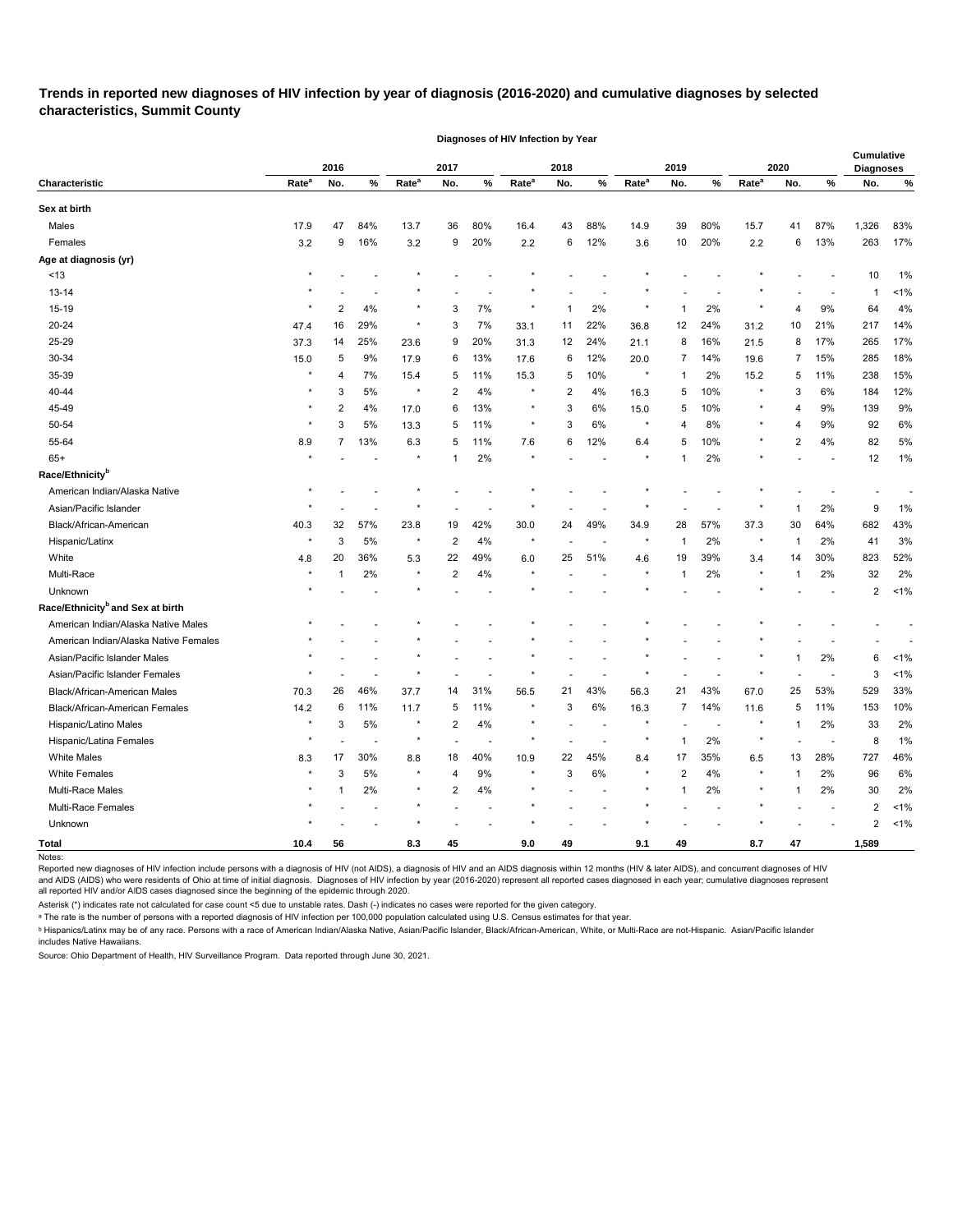**Trends in reported new diagnoses of HIV infection by year of diagnosis (2016-2020) and cumulative diagnoses by transmission category, Summit County**

|                                          |                          |      |                          | Diagnoses of HIV Infection by Year |                          |                          |                          |                          |      |                          |                                       |      |
|------------------------------------------|--------------------------|------|--------------------------|------------------------------------|--------------------------|--------------------------|--------------------------|--------------------------|------|--------------------------|---------------------------------------|------|
|                                          |                          | 2016 | 2017                     |                                    | 2018                     |                          | 2019                     |                          | 2020 |                          | <b>Cumulative</b><br><b>Diagnoses</b> |      |
| <b>Transmission Category<sup>a</sup></b> | No.                      | $\%$ | No.                      | %                                  | No.                      | %                        | No.                      | %                        | No.  | %                        | No.                                   | %    |
| Male adult or adolescent                 |                          |      |                          |                                    |                          |                          |                          |                          |      |                          |                                       |      |
| Male-to-male sexual contact              | 37                       | 79%  | 24                       | 67%                                | 34                       | 79%                      | 28                       | 72%                      | 26   | 63%                      | 930                                   | 71%  |
| Injection drug use (IDU)                 |                          |      | 3                        | 8%                                 |                          | 2%                       | 1                        | 3%                       |      | $\overline{\phantom{a}}$ | 60                                    | 5%   |
| Male-to-male sexual contact and IDU      |                          | 2%   |                          | 3%                                 | $\overline{\phantom{0}}$ | ٠                        | 4                        | 10%                      |      | $\overline{\phantom{a}}$ | 63                                    | 5%   |
| Heterosexual contact                     | 4                        | 9%   | 2                        | 6%                                 | -1                       | 2%                       | 1                        | 3%                       | 2    | 5%                       | 65                                    | 5%   |
| Other/unknown                            | 5                        | 11%  | 6                        | 17%                                |                          | 16%                      | 5                        | 13%                      | 13   | 32%                      | 200                                   | 15%  |
| Subtotal                                 | 47                       | 100% | 36                       | 100%                               | 43                       | 100%                     | 39                       | 100%                     | 41   | 100%                     | 1,318                                 | 100% |
| Female adult or adolescent               |                          |      |                          |                                    |                          |                          |                          |                          |      |                          |                                       |      |
| Injection drug use                       | $\overline{2}$           | 22%  |                          |                                    | 2                        | 33%                      | 1                        | 10%                      |      |                          | 29                                    | 11%  |
| Heterosexual contact                     | $\overline{7}$           | 78%  | 8                        | 89%                                | 4                        | 67%                      | 9                        | 90%                      | 5    | 83%                      | 207                                   | 79%  |
| Other/unknown                            | $\overline{\phantom{0}}$ |      |                          | 11%                                | $\overline{\phantom{0}}$ | $\overline{\phantom{0}}$ | $\overline{\phantom{0}}$ | $\overline{\phantom{0}}$ |      | 17%                      | 25                                    | 10%  |
| Subtotal                                 | 9                        | 100% | 9                        | 100%                               | 6                        | 100%                     | 10                       | 100%                     | 6    | 100%                     | 261                                   | 100% |
| Child (<13 yrs at diagnosis)             |                          |      |                          |                                    |                          |                          |                          |                          |      |                          |                                       |      |
| Perinatal                                |                          |      |                          |                                    |                          |                          |                          |                          |      |                          | 10                                    | 100% |
| Other/unknown                            |                          |      | $\overline{\phantom{0}}$ |                                    | $\overline{\phantom{a}}$ | $\overline{\phantom{a}}$ | $\overline{\phantom{a}}$ |                          |      |                          |                                       |      |
| Subtotal                                 |                          |      |                          |                                    |                          |                          |                          |                          |      |                          | 10                                    | 100% |
| <b>Total</b>                             | 56                       |      | 45                       |                                    | 49                       |                          | 49                       |                          | 47   |                          | 1,589                                 |      |

**Trends in reported diagnoses of HIV infection by year of diagnosis (2016-2020) and cumulative diagnoses by exposure category, Summit County**

| Diagnoses of HIV Infection by Year                       |                          |     |                          |          |                          |                          |                          |                          |                          |                          |                                       |       |
|----------------------------------------------------------|--------------------------|-----|--------------------------|----------|--------------------------|--------------------------|--------------------------|--------------------------|--------------------------|--------------------------|---------------------------------------|-------|
|                                                          | 2016                     |     | 2017                     |          | 2018                     |                          | 2019                     |                          | 2020                     |                          | <b>Cumulative</b><br><b>Diagnoses</b> |       |
| <b>Exposure Category</b> <sup>p</sup>                    | No.                      | %   | No.                      | %        | No.                      | %                        | No.                      | %                        | No.                      | %                        | No.                                   | %     |
| Male-to-male sexual contact only                         | 36                       | 64% | 24                       | 53%      | 34                       | 69%                      | 28                       | 57%                      | 26                       | 55%                      | 903                                   | 57%   |
| Injection drug use (IDU) only                            |                          | 2%  | 2                        | 4%       |                          | 2%                       | $\overline{\phantom{0}}$ | $\overline{\phantom{a}}$ | $\overline{\phantom{0}}$ | $\overline{\phantom{0}}$ | 49                                    | 3%    |
| Heterosexual contact only                                | 11                       | 20% | 10                       | 22%      | 5                        | 10%                      | 10                       | 20%                      |                          | 15%                      | 272                                   | 17%   |
| Male-to-male sexual contact & IDU                        |                          | 2%  | $\overline{\phantom{0}}$ | <b>1</b> | $\overline{\phantom{0}}$ |                          | 3                        | 6%                       | $\overline{\phantom{0}}$ | $\overline{\phantom{a}}$ | 55                                    | 3%    |
| IDU & Heterosexual contact                               |                          | 2%  |                          | 2%       | $\overline{2}$           | 4%                       | $\overline{2}$           | 4%                       | $\overline{\phantom{0}}$ | $\overline{\phantom{0}}$ | 40                                    | 3%    |
| Male-to-male sexual contact & Heterosexual contact       |                          | 2%  | $\overline{\phantom{0}}$ |          | $\overline{\phantom{0}}$ | $\overline{\phantom{0}}$ | $\overline{\phantom{0}}$ | $\overline{\phantom{a}}$ | $\overline{\phantom{0}}$ | $\sim$                   | 27                                    | 2%    |
| Male-to-male sexual contact & IDU & Heterosexual contact | $\overline{\phantom{0}}$ |     |                          | 2%       | $\overline{\phantom{0}}$ | $\overline{\phantom{0}}$ |                          | 2%                       | $\overline{\phantom{0}}$ | $\overline{\phantom{0}}$ | 8                                     | 1%    |
| Perinatal exposure                                       | $\overline{\phantom{0}}$ |     | $\overline{\phantom{0}}$ |          |                          |                          | $\overline{\phantom{0}}$ |                          | $\overline{\phantom{0}}$ | $\overline{\phantom{0}}$ |                                       | $1\%$ |
| Other/unknown                                            | 5                        | 9%  | ⇁                        | 16%      |                          | 14%                      | 5                        | 10%                      | 14                       | 30%                      | 224                                   | 14%   |
| Total                                                    | 56                       |     | 45                       |          | 49                       |                          | 49                       |                          | 47                       |                          | 1,589                                 |       |

Notes:

Reported new diagnoses of HIV infection include persons with a diagnosis of HIV (not AIDS), a diagnosis of HIV and an AIDS diagnosis within 12 months (HIV & later AIDS), and concurrent diagnoses of HIV and AIDS (AIDS) who were residents of Ohio at time of initial diagnosis. Diagnoses of HIV infection by year (2016-2020) represent all reported cases diagnosed in each year; cumulative diagnoses represent all reported HIV and/or AIDS cases diagnosed since the beginning of the epidemic through 2020.

Dash (-) indicates no cases were reported for the given category.

a Transmission categories are mutually exclusive, hierarchical risk categories determined by the CDC and system-calculated using sex at birth and risk factor history to determine mode of transmission. A person with multipl risks is only represented in the highest category based on the CDC hierarchical algorithm. Thus, transgender women are included in the male-to-male sexual contact transmission category if assigned male at birth and risk fa history indicates sex with males. Please note this is for the categorization of HIV transmission categories only and not to describe sexual orientation.

**b** Exposure categories are mutually exclusive risk categories. All possible combinations of risks are represented among exposure categories. A person with multiple risks is represented in the exposure

category identifying all the reported ways in which that person may have been exposed to HIV.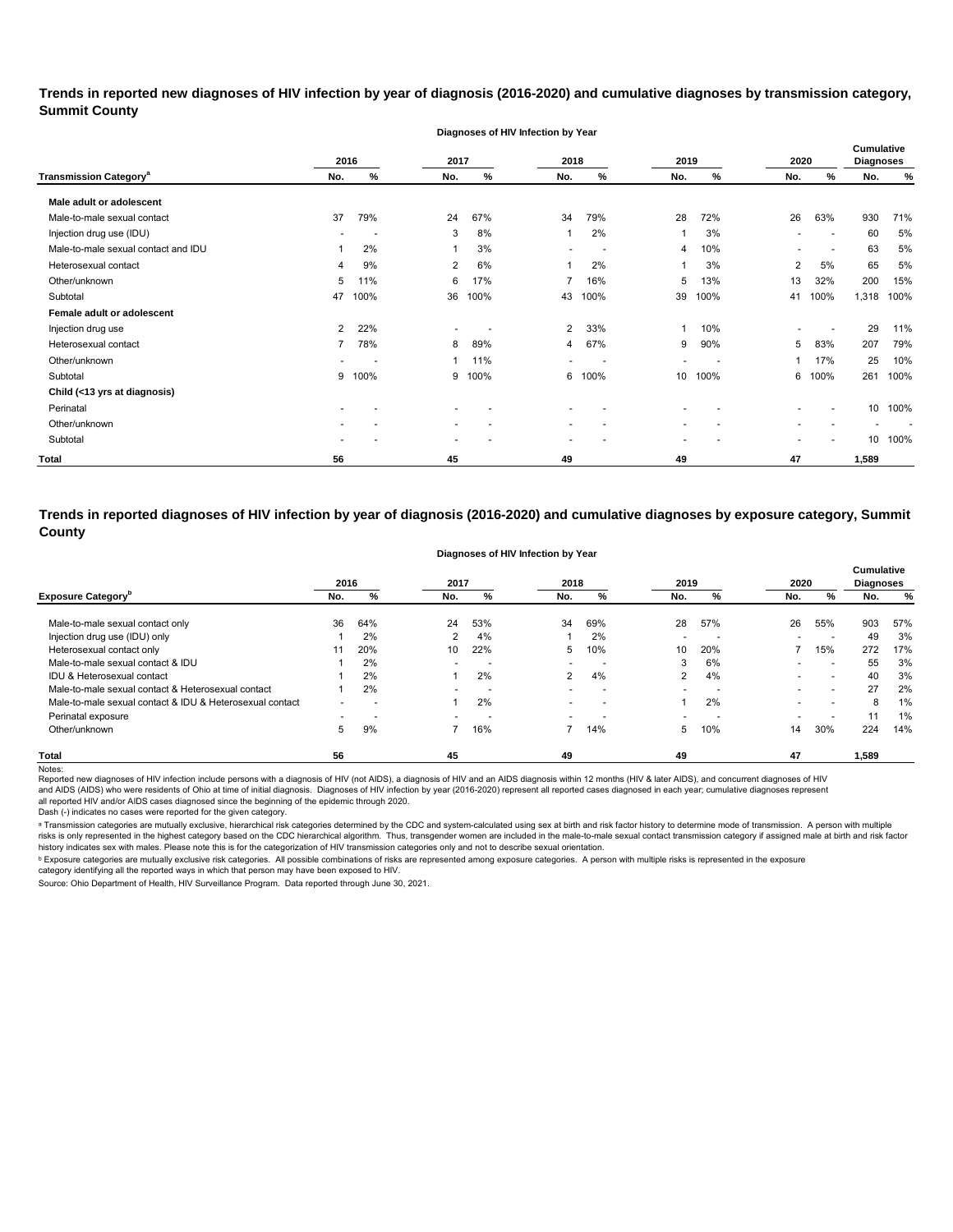# Persons Living with Diagnosed HIV Infection Reported in Summit County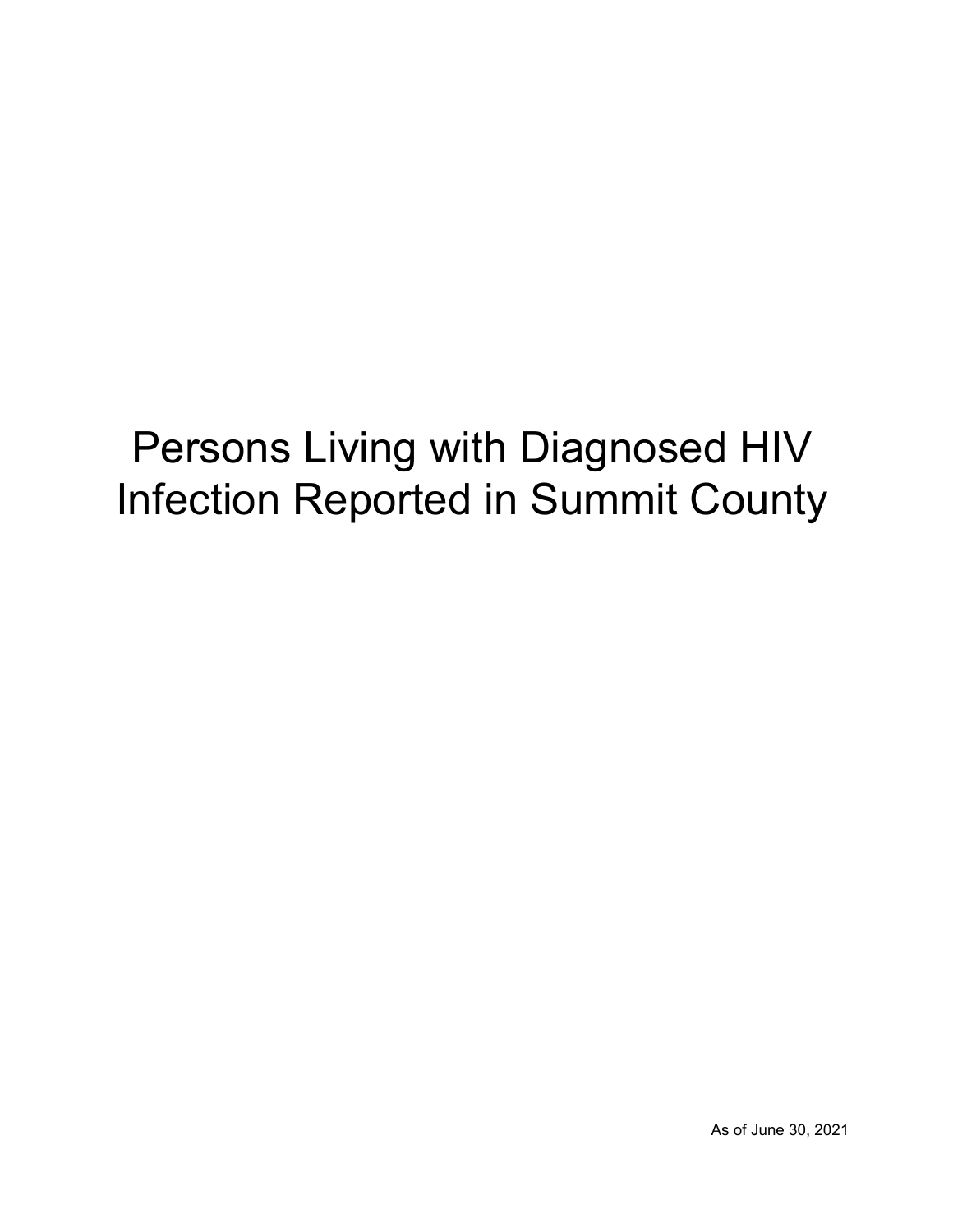## **Reported persons living with diagnosed HIV infection in 2020 by current disease status and selected characteristics, Summit County**

|                                              |                   | Living with diagnosed HIV infection |         |                          |                          | <b>Current Disease Status</b> |       |
|----------------------------------------------|-------------------|-------------------------------------|---------|--------------------------|--------------------------|-------------------------------|-------|
|                                              |                   | in 2020                             |         | <b>HIV (not AIDS)</b>    |                          | <b>AIDS</b>                   |       |
| Characteristic                               | Rate <sup>a</sup> | No.                                 | $\%$    | No.                      | %                        | No.                           | $\%$  |
| Sex at birth                                 |                   |                                     |         |                          |                          |                               |       |
| Males                                        | 330.6             | 863                                 | 81%     | 483                      | 81%                      | 380                           | 80%   |
| Females                                      | 74.1              | 206                                 | 19%     | 113                      | 19%                      | 93                            | 20%   |
| Age at end of year                           |                   |                                     |         |                          |                          |                               |       |
| < 13                                         | $^\star$          | 3                                   | $1\%$   | 3                        | 1%                       |                               |       |
| $13 - 14$                                    | $\star$           | $\overline{\phantom{a}}$            |         | $\overline{\phantom{a}}$ | $\overline{\phantom{a}}$ |                               |       |
| 15-19                                        | 15.9              | 5                                   | 1%      | 5                        | 1%                       |                               |       |
| 20-24                                        | 115.5             | 37                                  | 3%      | 33                       | 6%                       | 4                             | 1%    |
| 25-29                                        | 223.0             | 83                                  | 8%      | 64                       | 11%                      | 19                            | 4%    |
| 30-34                                        | 330.4             | 118                                 | 11%     | 85                       | 14%                      | 33                            | 7%    |
| 35-39                                        | 236.5             | 78                                  | 7%      | 49                       | 8%                       | 29                            | 6%    |
| 40-44                                        | 327.0             | 102                                 | 10%     | 60                       | 10%                      | 42                            | 9%    |
| 45-49                                        | 326.4             | 104                                 | 10%     | 55                       | 9%                       | 49                            | 10%   |
| 50-54                                        | 429.5             | 151                                 | 14%     | 67                       | 11%                      | 84                            | 18%   |
| 55-64                                        | 362.7             | 279                                 | 26%     | 135                      | 23%                      | 144                           | 30%   |
| $65+$                                        | 106.5             | 109                                 | 10%     | 40                       | 7%                       | 69                            | 15%   |
| Race/Ethnicity <sup>b</sup>                  |                   |                                     |         |                          |                          |                               |       |
| American Indian/Alaska Native                | $\star$           |                                     |         |                          |                          |                               |       |
| Asian/Pacific Islander                       | 53.5              | 12                                  | 1%      | 6                        | 1%                       | 6                             | 1%    |
| Black/African-American                       | 626.4             | 504                                 | 47%     | 295                      | 49%                      | 209                           | 44%   |
| Hispanic/Latinx                              | 354.0             | 46                                  | 4%      | 21                       | 4%                       | 25                            | 5%    |
| White                                        | 115.6             | 472                                 | 44%     | 256                      | 43%                      | 216                           | 46%   |
| Multi-Race                                   | 239.7             | 33                                  | 3%      | 16                       | 3%                       | 17                            | 4%    |
| Unknown                                      | $\star$           | 2                                   | $1\%$   | 2                        | 1%                       |                               |       |
| Race/Ethnicity <sup>b</sup> and Sex at birth |                   |                                     |         |                          |                          |                               |       |
| American Indian/Alaska Native Males          | $\star$           |                                     |         |                          |                          |                               |       |
| American Indian/Alaska Native Females        | $\star$           |                                     |         |                          | $\overline{a}$           |                               |       |
| Asian/Pacific Islander Males                 | 72.6              | 8                                   | 1%      | 5                        | 1%                       | 3                             | 1%    |
| Asian/Pacific Islander Females               | $\star$           | 4                                   | $1\%$   | 1                        | 1%                       | 3                             | 1%    |
| Black/African-American Males                 | 991.5             | 370                                 | 35%     | 220                      | 37%                      | 150                           | 32%   |
| <b>Black/African-American Females</b>        | 310.6             | 134                                 | 13%     | 75                       | 13%                      | 59                            | 12%   |
| Hispanic/Latino Males                        | 617.1             | 40                                  | 4%      | 18                       | 3%                       | 22                            | 5%    |
| Hispanic/Latina Females                      | 92.2              | 6                                   | 1%      | 3                        | 1%                       | 3                             | 1%    |
| <b>White Males</b>                           | 207.4             | 413                                 | 39%     | 224                      | 38%                      | 189                           | 40%   |
| <b>White Females</b>                         | 28.2              | 59                                  | 6%      | 32                       | $5\%$                    | 27                            | 6%    |
| Multi-Race Males                             | 462.2             | 31                                  | $3%$    | 15                       | 3%                       | $16\,$                        | $3%$  |
| <b>Multi-Race Females</b>                    | $\star$           | 2                                   | $< 1\%$ | $\mathbf{1}$             | $1\%$                    | 1                             | $1\%$ |
| Unknown                                      | $\star$           | 2                                   | $1\%$   | 2                        | $1\%$                    |                               |       |
| Total                                        | 198.4             | 1,069                               |         | 596                      |                          | 473                           |       |

Notes:

Living with diagnosed HIV infection represents all persons ever diagnosed and reported with HIV and/or AIDS who have not been reported as having died as of December 31, 2020. Persons living with diagnosed HIV infection represent persons living in Ohio as of December 31, 2020, regardless of whether the person was a resident of Ohio at time of initial HIV and/or AIDS diagnosis.

Asterisk (\*) indicates rate not calculated for case count <5 due to unstable rates. Dash (-) indicates no cases were reported for the given category.

a The rate is the number of persons living with diagnosed HIV infection per 100,000 population calculated using 2020 U.S. Census estimates.

**b** Hispanics/Latinx may be of any race. Persons with a race of American Indian/Alaska Native, Asian/Pacific Islander, Black/African-American, White, or Multi-Race are not-Hispanic. Asian/Pacific Islander includes Native Hawaiians.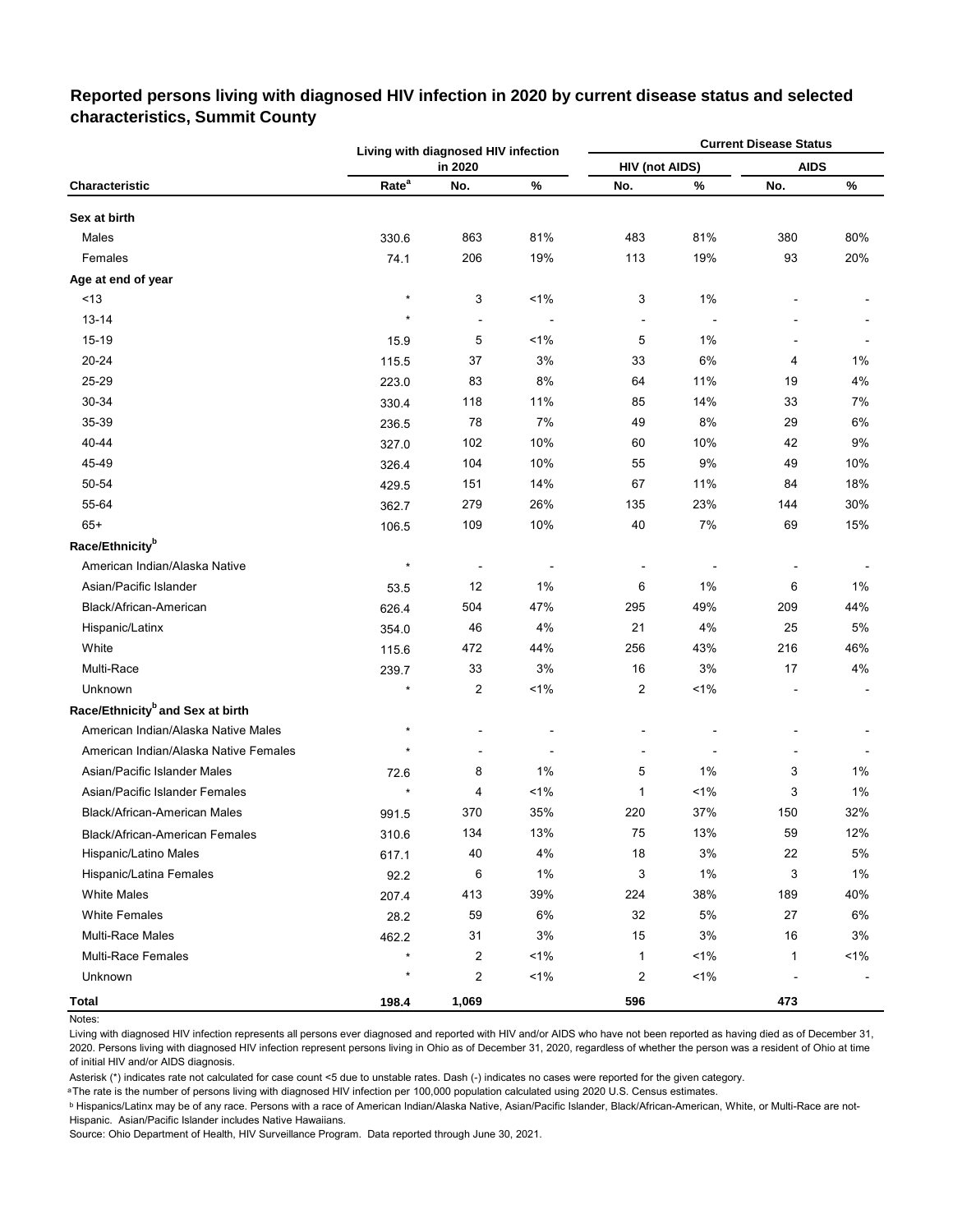|                                          | Living with diagnosed HIV infection |      |                       |      | <b>Current Disease Status</b> |      |
|------------------------------------------|-------------------------------------|------|-----------------------|------|-------------------------------|------|
|                                          | in 2020                             |      | <b>HIV (not AIDS)</b> |      | <b>AIDS</b>                   |      |
| <b>Transmission Category<sup>a</sup></b> | No.                                 | %    | No.                   | %    | No.                           | %    |
| Male adult or adolescent                 |                                     |      |                       |      |                               |      |
| Male-to-male sexual contact              | 601                                 | 71%  | 333                   | 70%  | 268                           | 71%  |
| Injection drug use (IDU)                 | 26                                  | 3%   | 14                    | 3%   | 12                            | 3%   |
| Male-to-male sexual contact and IDU      | 48                                  | 6%   | 22                    | 5%   | 26                            | 7%   |
| Heterosexual contact                     | 45                                  | 5%   | 19                    | 4%   | 26                            | 7%   |
| Other/unknown                            | 131                                 | 15%  | 86                    | 18%  | 45                            | 12%  |
| Subtotal                                 | 851                                 | 100% | 474                   | 100% | 377                           | 100% |
| Female adult or adolescent               |                                     |      |                       |      |                               |      |
| Injection drug use                       | 17                                  | 8%   | 6                     | 5%   | 11                            | 12%  |
| Heterosexual contact                     | 173                                 | 84%  | 94                    | 84%  | 79                            | 85%  |
| Other/unknown                            | 15                                  | 7%   | 12                    | 11%  | 3                             | 3%   |
| Subtotal                                 | 205                                 | 100% | 112                   | 100% | 93                            | 100% |
| Child (<13 yrs at diagnosis)             |                                     |      |                       |      |                               |      |
| Perinatal                                | 12                                  | 92%  | 9                     | 90%  | 3                             | 100% |
| Other/unknown                            | $\mathbf 1$                         | 8%   | 1                     | 10%  |                               |      |
| Subtotal                                 | 13                                  | 100% | 10                    | 100% | 3                             | 100% |
| <b>Total</b>                             | 1,069                               |      | 596                   |      | 473                           |      |

## **Reported persons living with diagnosed HIV infection in 2020 by current disease status and transmission category, Summit County**

# **Reported persons living with diagnosed HIV infection in 2020 by current disease status and exposure category, Summit County**

|                                                          | Living with diagnosed HIV infection |     | <b>Current Disease Status</b> |       |             |     |  |  |
|----------------------------------------------------------|-------------------------------------|-----|-------------------------------|-------|-------------|-----|--|--|
|                                                          | in 2020                             |     | <b>HIV (not AIDS)</b>         |       | <b>AIDS</b> |     |  |  |
| <b>Exposure Category</b> <sup>P</sup>                    | No.                                 | %   | No.                           | %     | No.         | %   |  |  |
| Male-to-male sexual contact only                         | 580                                 | 54% | 327                           | 55%   | 253         | 53% |  |  |
| Injection drug use (IDU) only                            | 22                                  | 2%  | 11                            | 2%    | 11          | 2%  |  |  |
| Heterosexual contact only                                | 218                                 | 20% | 113                           | 19%   | 105         | 22% |  |  |
| Male-to-male sexual contact & IDU                        | 34                                  | 3%  | 14                            | 2%    | 20          | 4%  |  |  |
| IDU & Heterosexual contact                               | 21                                  | 2%  | 9                             | 2%    | 12          | 3%  |  |  |
| Male-to-male sexual contact & Heterosexual contact       | 21                                  | 2%  | 6                             | $1\%$ | 15          | 3%  |  |  |
| Male-to-male sexual contact & IDU & Heterosexual contact | 14                                  | 1%  | 8                             | $1\%$ | 6           | 1%  |  |  |
| Perinatal exposure                                       | 12                                  | 1%  | 9                             | 2%    | 3           | 1%  |  |  |
| Other/unknown                                            | 147                                 | 14% | 99                            | 17%   | 48          | 10% |  |  |
| Total                                                    | 1,069                               |     | 596                           |       | 473         |     |  |  |

#### Notes:

Living with diagnosed HIV infection represents all persons ever diagnosed and reported with HIV and/or AIDS who have not been reported as having died as of December 31, 2020. Persons living with diagnosed HIV infection represent persons living in Ohio as of December 31, 2020, regardless of whether the person was a resident of Ohio at time of initial HIV and/or AIDS diagnosis.

Dash (-) indicates no cases were reported for the given category.

a Transmission categories are mutually exclusive, hierarchical risk categories determined by the CDC and system-calculated using sex at birth and risk factor history to determine mode of transmission. A person with multiple risks is only represented in the highest category based on the CDC hierarchical algorithm. Thus, transgender women are included in the male-to-male sexual contact transmission category if assigned male at birth and risk factor history indicates sex with males. Please note this is for the categorization of HIV transmission categories only and not to describe sexual orientation.

**b** Exposure categories are mutually exclusive risk categories. All possible combinations of risks are represented among exposure categories. A person with multiple risks is represented in the exposure category identifying all the reported ways in which that person may have been exposed to HIV.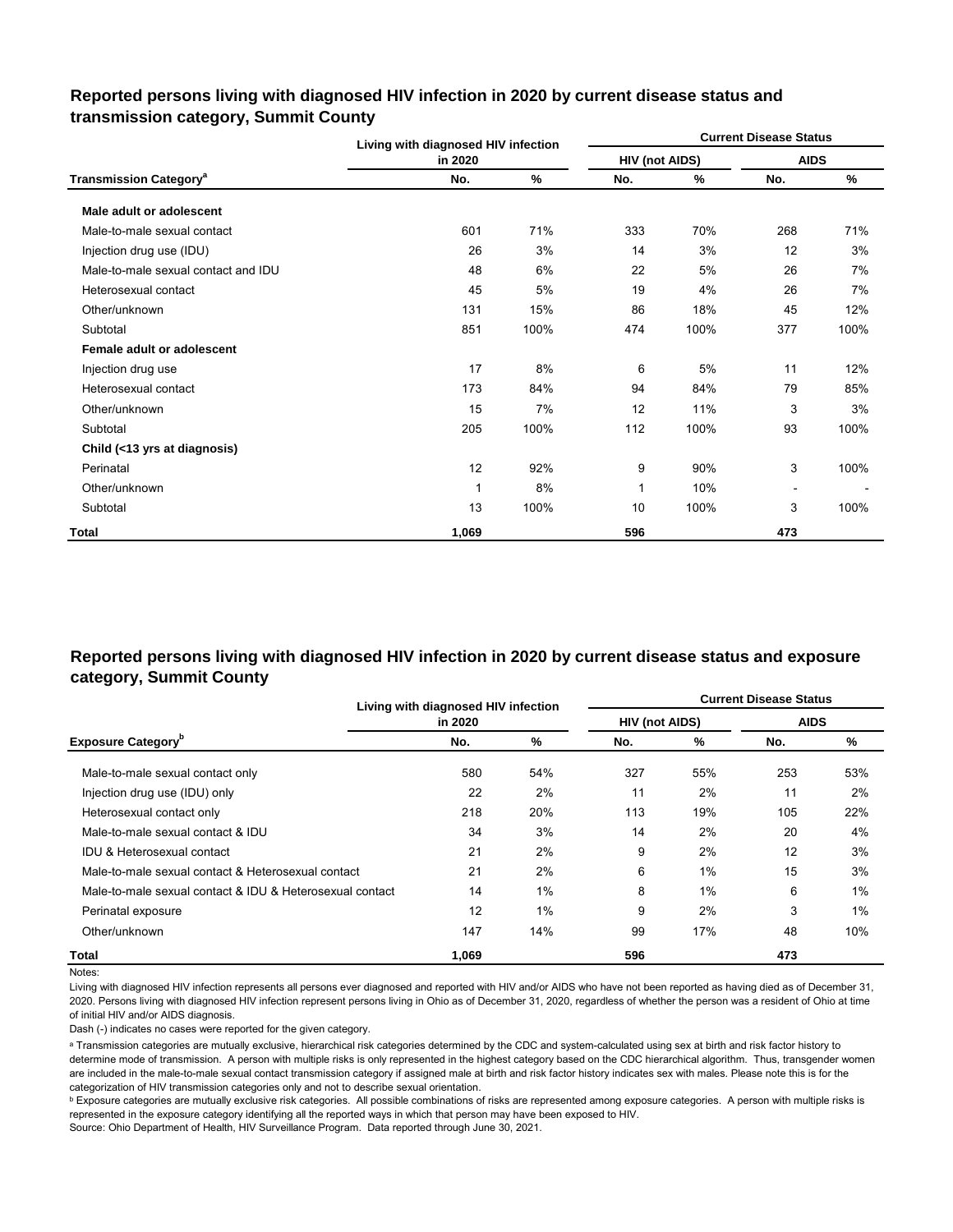○ Transmission categories are mutually exclusive, hierarchical risk categories determined by the CDC and system-calculated using sex at birth and risk factor history to determine mode of transmission. A person with multip hierarchical algorithm. Thus, transgender women are included in the male-to-male sexual contact transmission category if assigned male at birth and risk factor history indicates sex with males. Please note this is for the sexual orientation.

<sup>d</sup> Exposure categories are mutually exclusive risk categories. All possible combinations of risks are represented among exposure categories. A person with multiple risks is represented in the exposure category identifying HIV.

Source: Ohio Department of Health, HIV Surveillance Program. Data reported through June 30, 2021.

|                    |                   | American Indian/Alaska Native |                          | <b>Asian/Pacific Islander</b> |                          | <b>Black/African-American</b> |                          | Hispanic/ Latinx <sup>a</sup> |                          |                   | White |     |                   |     | <b>Multi-Race</b> |                          | Unknown     |     |     |        |
|--------------------|-------------------|-------------------------------|--------------------------|-------------------------------|--------------------------|-------------------------------|--------------------------|-------------------------------|--------------------------|-------------------|-------|-----|-------------------|-----|-------------------|--------------------------|-------------|-----|-----|--------|
| Age at end of year | Rate <sup>b</sup> | No.                           | %                        | Rate <sup>p</sup>             | No.                      | %                             | <b>Rate</b> <sup>p</sup> | No.                           | ℅                        | Rate <sup>p</sup> | No.   | ℅   | Rate <sup>p</sup> | No. | ℅                 | <b>Rate</b> <sup>p</sup> | No.         | %   | No. | %      |
| ~13                |                   |                               |                          |                               |                          | 8%                            |                          | 2                             | $1\%$                    |                   |       |     |                   |     |                   |                          |             |     |     |        |
| $13 - 14$          |                   |                               |                          |                               |                          |                               |                          |                               | $\overline{\phantom{a}}$ |                   |       |     |                   |     |                   |                          |             |     |     |        |
| $15-19$            |                   |                               |                          |                               |                          |                               |                          |                               | 1%                       |                   |       | 2%  |                   |     |                   |                          |             |     |     |        |
| 20-24              |                   |                               | $\overline{\phantom{0}}$ |                               | $\overline{\phantom{0}}$ | $\overline{\phantom{a}}$      | 478.5                    | 28                            | 6%                       |                   |       | 2%  | 36.4              | 8   | 2%                |                          |             |     |     |        |
| 25-29              |                   |                               |                          |                               |                          | $\overline{\phantom{a}}$      | 696.4                    | 46                            | 9%                       | $\star$           |       | 7%  | 102.7             | 27  | 6%                | 626.7                    |             | 21% |     |        |
| 30-34              |                   |                               |                          |                               |                          | 8%                            | 1,224.2                  | 67                            | 13%                      |                   |       | 4%  | 162.8             | 43  | 9%                | 611.2                    | 5           | 15% |     |        |
| 35-39              |                   |                               |                          |                               |                          | 33%                           | 992.5                    | 45                            | 9%                       | 763.4             |       | 15% | 88.6              | 22  | 5%                |                          |             |     |     |        |
| 40-44              |                   |                               | $\overline{\phantom{0}}$ |                               | $\mathcal{S}$            | 25%                           | ,260.1                   | 56                            | 11%                      | 705.1             | 6     | 13% | 147.6             | 35  | 7%                | $\star$                  | $\sim$      | 6%  |     |        |
| 45-49              |                   |                               |                          |                               |                          |                               | 1,074.8                  | 49                            | 10%                      | 818.6             | 6     | 13% | 174.8             | 43  | 9%                | $\star$                  |             | 12% |     | 2 100% |
| 50-54              |                   |                               |                          |                               |                          | 8%                            | ,159.6                   | 55                            | 11%                      | 1,133.1           | 8     | 17% | 293.0             | 82  | 17%               | 1,445.1                  | $5^{\circ}$ | 15% |     |        |
| 55-64              |                   |                               |                          |                               |                          | 17%                           | 1,226.7                  | 116                           | 23%                      | 781.3             | 8     | 17% | 229.4             | 146 | 31%               | 1,014.5                  |             | 21% |     |        |
| 65+                |                   |                               |                          |                               |                          |                               | 320.7                    | 36                            | 7%                       |                   |       | 9%  | 75.2              | 66  | 14%               | $\star$                  | 3           | 9%  |     |        |
| <b>Total</b>       |                   |                               |                          | 53.5                          | 12                       |                               | 626.4                    | 504                           |                          | 354.0             | 46    |     | 115.6             | 472 |                   | 239.7                    | 33          |     |     |        |

|                                          | Living with diagnosed HIV Infection in 2020 |                          |                           |                          |                                   |      |                                  |                          |                          |                          |                          |                          |                          |                          |
|------------------------------------------|---------------------------------------------|--------------------------|---------------------------|--------------------------|-----------------------------------|------|----------------------------------|--------------------------|--------------------------|--------------------------|--------------------------|--------------------------|--------------------------|--------------------------|
|                                          | American<br>Indian/Alaska<br><b>Native</b>  |                          | Asian/Pacific<br>Islander |                          | <b>Black/African-</b><br>American |      | Hispanic/<br>Latinx <sup>a</sup> |                          | White                    |                          | <b>Multi-Race</b>        |                          | <b>Unknown</b>           |                          |
| <b>Transmission Category<sup>c</sup></b> | No.                                         | %                        | No.                       | %                        | No.                               | %    | No.                              | %                        | No.                      | %                        | No.                      | %                        | No.                      | %                        |
| Male adult or adolescent                 |                                             |                          |                           |                          |                                   |      |                                  |                          |                          |                          |                          |                          |                          |                          |
| Male-to-male sexual contact              | $\overline{\phantom{a}}$                    |                          | 4                         | 57%                      | 248                               | 69%  | 24                               | 65%                      | 302                      | 73%                      | 23                       | 74%                      |                          |                          |
| Injection drug use (IDU)                 | $\overline{\phantom{0}}$                    | $\overline{\phantom{0}}$ | $\overline{\phantom{0}}$  | $\overline{\phantom{a}}$ | 11                                | 3%   | 3                                | 8%                       | 11                       | 3%                       |                          | 3%                       | $\sim$                   | $\overline{\phantom{a}}$ |
| Male-to-male sexual contact and IDU      | $\overline{\phantom{0}}$                    |                          | $\overline{\phantom{0}}$  | $\overline{\phantom{a}}$ | 16                                | 4%   | 3                                | 8%                       | 27                       | 7%                       | 2                        | 6%                       | $\sim$                   | $\overline{\phantom{0}}$ |
| Heterosexual contact                     | $\overline{\phantom{a}}$                    | $\overline{\phantom{0}}$ |                           | 14%                      | 27                                | 7%   | 2                                | 5%                       | 13                       | 3%                       | റ                        | 6%                       | $\sim$                   |                          |
| Other/unknown                            | $\overline{\phantom{0}}$                    | $\overline{\phantom{a}}$ | 2                         | 29%                      | 60                                | 17%  | 5                                | 14%                      | 60                       | 15%                      | 3                        | 10%                      |                          | 100%                     |
| Subtotal                                 | $\overline{\phantom{0}}$                    |                          |                           | 100%                     | 362                               | 100% | 37                               | 100%                     | 413                      | 100%                     | 31                       | 100%                     |                          | 100%                     |
| Female adult or adolescent               |                                             |                          |                           |                          |                                   |      |                                  |                          |                          |                          |                          |                          |                          |                          |
| Injection drug use                       | $\overline{\phantom{0}}$                    |                          |                           |                          |                                   | 5%   |                                  | 17%                      | 8                        | 14%                      |                          | 50%                      |                          |                          |
| Heterosexual contact                     | $\overline{\phantom{a}}$                    |                          | 4                         | 100%                     | 115                               | 86%  | 5                                | 83%                      | 48                       | 81%                      |                          | 50%                      | $\overline{\phantom{0}}$ | $\overline{\phantom{a}}$ |
| Other/unknown                            | $\overline{\phantom{0}}$                    | $\overline{\phantom{a}}$ |                           | $\overline{\phantom{0}}$ | 11                                | 8%   |                                  |                          | 3                        | 5%                       | $\overline{\phantom{0}}$ | $\overline{\phantom{0}}$ |                          | 100%                     |
| Subtotal                                 |                                             |                          | 4                         | 100%                     | 133                               | 100% | 6                                | 100%                     | 59                       | 100%                     | $\mathbf{2}^{\circ}$     | 100%                     |                          | 100%                     |
| Child (<13 yrs at diagnosis)             |                                             |                          |                           |                          |                                   |      |                                  |                          |                          |                          |                          |                          |                          |                          |
| Perinatal                                | $\overline{\phantom{0}}$                    |                          |                           |                          | 9                                 | 100% | 3                                | 100%                     | $\overline{\phantom{0}}$ |                          |                          |                          |                          |                          |
| Other/unknown                            | $\overline{\phantom{0}}$                    | $\overline{\phantom{a}}$ |                           | 100%                     |                                   |      |                                  | $\overline{\phantom{a}}$ | $\overline{\phantom{0}}$ | $\overline{\phantom{a}}$ | $\overline{\phantom{0}}$ |                          |                          |                          |
| Subtotal                                 | $\overline{\phantom{0}}$                    |                          |                           | 100%                     | 9                                 | 100% | 3                                | 100%                     | $\overline{\phantom{0}}$ |                          | $\overline{a}$           |                          |                          |                          |
| Total                                    | $\overline{\phantom{0}}$                    |                          | 12                        |                          | 504                               |      | 46                               |                          | 472                      |                          | 33                       |                          | $\mathbf{2}$             |                          |

|                                                          | American<br>Indian/Alaska<br><b>Native</b> |                          | <b>Asian/Pacific</b><br><b>Islander</b> |                          | <b>Black/African-</b><br>American |     | Hispanic/<br>Latinx <sup>a</sup> |     |     | White                    |        | <b>Multi-Race</b> | <b>Unknown</b> |                          |
|----------------------------------------------------------|--------------------------------------------|--------------------------|-----------------------------------------|--------------------------|-----------------------------------|-----|----------------------------------|-----|-----|--------------------------|--------|-------------------|----------------|--------------------------|
| <b>Exposure Category<sup>a</sup></b>                     | No.                                        | %                        | No.                                     | %                        | No.                               | %   | No.                              | ℅   | No. | %                        | No.    | %                 | No.            | %                        |
| Male-to-male sexual contact only                         | $\overline{\phantom{0}}$                   | . .                      | 3                                       | 25%                      | 237                               | 47% | 23                               | 50% | 296 | 63%                      | 21     | 64%               |                |                          |
| Injection drug use (IDU) only                            | $\overline{\phantom{0}}$                   |                          | $\overline{\phantom{a}}$                | $\overline{\phantom{a}}$ | 10                                | 2%  |                                  | 2%  | 10  | 2%                       |        | 3%                |                |                          |
| Heterosexual contact only                                | $\overline{\phantom{a}}$                   | $\overline{\phantom{0}}$ |                                         | 42%                      | 142                               | 28% |                                  | 15% | 61  | 13%                      |        | 9%                |                | $\overline{\phantom{0}}$ |
| Male-to-male sexual contact & IDU                        | $\overline{\phantom{0}}$                   |                          | $\overline{\phantom{0}}$                | $\overline{\phantom{a}}$ | 11                                | 2%  |                                  | 4%  | 20  | 4%                       |        | 3%                |                | $\overline{\phantom{0}}$ |
| IDU & Heterosexual contact                               | $\overline{\phantom{a}}$                   |                          | $\overline{\phantom{0}}$                | $\overline{\phantom{a}}$ |                                   | 2%  |                                  | 7%  | 9   | 2%                       |        | 3%                |                | $\overline{\phantom{0}}$ |
| Male-to-male sexual contact & Heterosexual contact       | $\overline{\phantom{0}}$                   | $\overline{\phantom{0}}$ |                                         | 8%                       |                                   | 2%  |                                  | 2%  | 6   | 1%                       |        | 6%                |                | $\overline{\phantom{a}}$ |
| Male-to-male sexual contact & IDU & Heterosexual contact | $\overline{\phantom{0}}$                   |                          | $\overline{\phantom{0}}$                | $\overline{\phantom{a}}$ |                                   | 1%  |                                  | 2%  |     | 1%                       |        | 3%                |                | $\overline{\phantom{0}}$ |
| Perinatal exposure                                       | $\overline{\phantom{0}}$                   |                          |                                         | $\overline{\phantom{0}}$ |                                   | 2%  | $\sim$                           | 7%  |     | $\overline{\phantom{a}}$ |        |                   |                |                          |
| Other/unknown                                            | $\overline{\phantom{a}}$                   | . .                      |                                         | 25%                      | 71                                | 14% |                                  | 11% | 63  | 13%                      | $\sim$ | 9%                |                | 2 100%                   |
| <b>Total</b>                                             |                                            |                          | 12                                      |                          | 504                               |     | 46                               |     | 472 |                          | 33     |                   |                |                          |
| Notes:                                                   |                                            |                          |                                         |                          |                                   |     |                                  |     |     |                          |        |                   |                |                          |

ed HIV infection represents all persons ever diagnosed and reported with HIV and/or AIDS who have not been reported as having died as of December 31, 2020. Persons living with diagnosed HIV infection represent persons livi

regardless of whether the person was a resident of Ohio at time of initial HIV and/or AIDS diagnosis.

Asterisk (\*) indicates rate not calculated because census data unavailable or for case count <5 due to unstable rates. Dash (-) indicates no cases were reported for the given category.

a Hispanics/Latinx may be of any race. Persons with a race of American Indian/Alaska Native, Asian/Pacific Islander, Black/African-American, White, or Multi-Race are not-Hispanic. Asian/Pacific Islander includes Native Haw

<sup>b</sup> The rate is the number of persons living with diagnosed HIV infection per 100,000 population calculated using U.S. Census estimates for that year.

### **Reported persons living with diagnosed HIV infection in 2020 by race/ethnicity and exposure category, Summit County**

#### **Living with diagnosed HIV infection in 2020**

**Reported persons living with diagnosed HIV infection in 2020 by race/ethnicity and transmission category, Summit County**

# **Living with diagnosed HIV infection in 2020**

#### **Reported persons living with diagnosed HIV infection in 2020 by race/ethnicity and age, Summit County**

#### **Living with diagnosed HIV infection in 2020**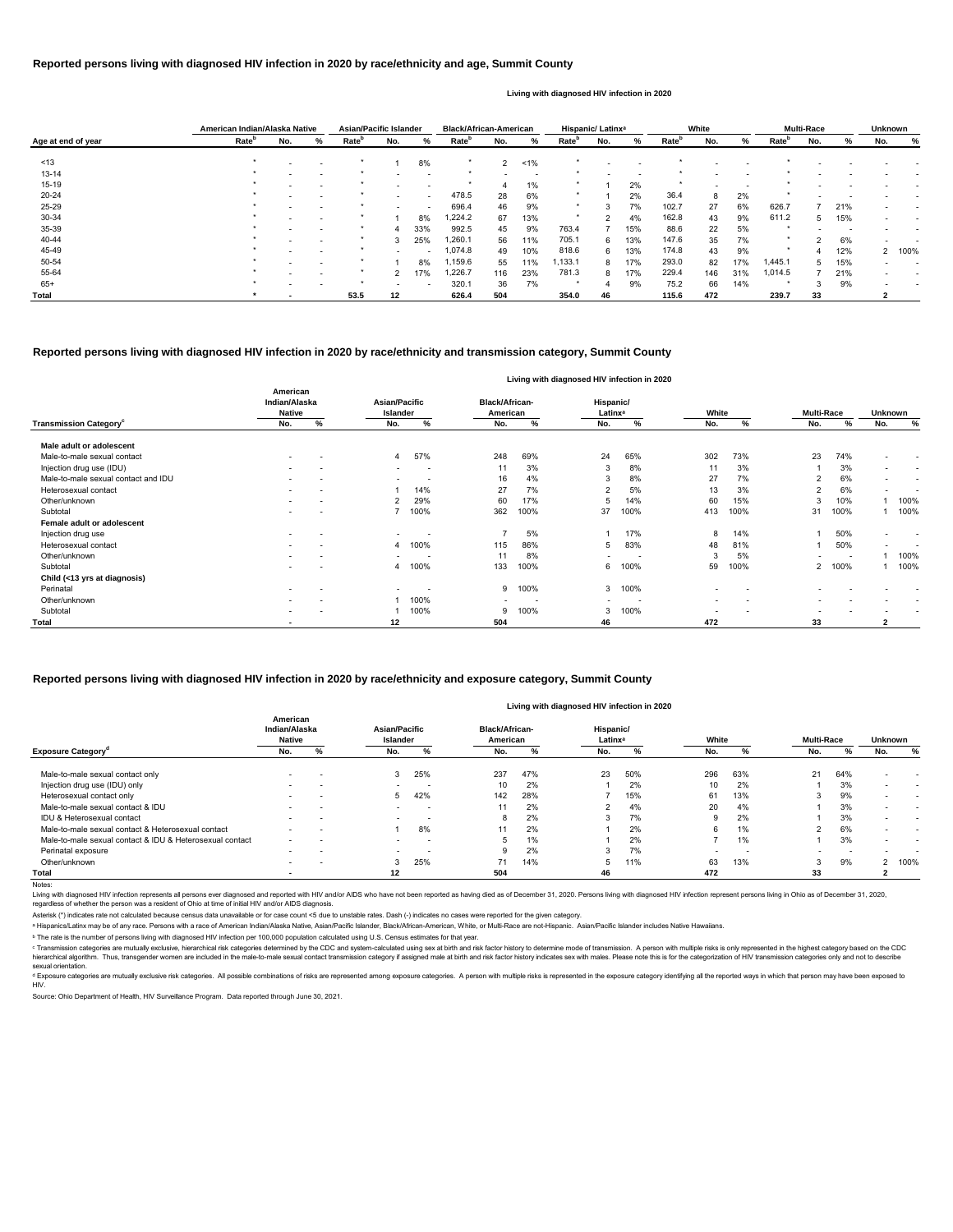# **Trends in reported persons living with diagnosed HIV infection by year of diagnosis and selected characteristics, Summit County, 2016-2020**

**Living with Diagnosed HIV Infection**

|                                                                                                                                                                                                                                                                                                                                                                                                                                                                                                                                                                                                                                                                                                                                                   |                   | 2016           |         |                   | 2017 |       |                   | 2018 |         | 2019              |                |         | 2020              |                |         |
|---------------------------------------------------------------------------------------------------------------------------------------------------------------------------------------------------------------------------------------------------------------------------------------------------------------------------------------------------------------------------------------------------------------------------------------------------------------------------------------------------------------------------------------------------------------------------------------------------------------------------------------------------------------------------------------------------------------------------------------------------|-------------------|----------------|---------|-------------------|------|-------|-------------------|------|---------|-------------------|----------------|---------|-------------------|----------------|---------|
| <b>Characteristic</b><br>Sex at birth<br>Males<br>Females<br>Age at end of year<br>< 13<br>$13 - 14$<br>$15 - 19$<br>20-24<br>25-29<br>30-34<br>35-39<br>40-44<br>45-49<br>50-54<br>55-64<br>$65+$<br>Race/Ethnicity <sup>b</sup><br>American Indian/Alaska Native<br>Asian/Pacific Islander<br>Black/African-American<br>Hispanic/Latinx<br>White<br>Multi-Race<br>Unknown<br>Race/Ethnicity <sup>b</sup> and Sex at birth<br>American Indian/Alaska Native Males<br>American Indian/Alaska Native Females<br>Asian/Pacific Islander Males<br>Asian/Pacific Islander Females<br>Black/African-American Males<br>Black/African-American Females<br>Hispanic/Latino Males<br>Hispanic/Latina Females<br><b>White Males</b><br><b>White Females</b> | Rate <sup>a</sup> | No.            | %       | Rate <sup>a</sup> | No.  | %     | Rate <sup>a</sup> | No.  | $\%$    | Rate <sup>a</sup> | No.            | %       | Rate <sup>a</sup> | No.            | %       |
|                                                                                                                                                                                                                                                                                                                                                                                                                                                                                                                                                                                                                                                                                                                                                   |                   |                |         |                   |      |       |                   |      |         |                   |                |         |                   |                |         |
|                                                                                                                                                                                                                                                                                                                                                                                                                                                                                                                                                                                                                                                                                                                                                   | 276.8             | 726            | 79%     | 292.0             | 767  | 80%   | 304.7             | 801  | 80%     | 304.5             | 799            | 80%     | 330.6             | 863            | 81%     |
|                                                                                                                                                                                                                                                                                                                                                                                                                                                                                                                                                                                                                                                                                                                                                   | 69.1              | 192            | 21%     | 68.6              | 191  | 20%   | 71.0              | 198  | 20%     | 72.1              | 201            | 20%     | 74.1              | 206            | 19%     |
|                                                                                                                                                                                                                                                                                                                                                                                                                                                                                                                                                                                                                                                                                                                                                   |                   |                |         |                   |      |       |                   |      |         |                   |                |         |                   |                |         |
|                                                                                                                                                                                                                                                                                                                                                                                                                                                                                                                                                                                                                                                                                                                                                   |                   | 2              | $< 1\%$ |                   | 2    | 1%    | $\star$           | 2    | $1\%$   |                   | 3              | $< 1\%$ |                   | 3              | 1%      |
|                                                                                                                                                                                                                                                                                                                                                                                                                                                                                                                                                                                                                                                                                                                                                   |                   | -1             | 1%      |                   |      |       | $\star$           |      |         |                   |                |         |                   |                |         |
|                                                                                                                                                                                                                                                                                                                                                                                                                                                                                                                                                                                                                                                                                                                                                   | 14.6              | 5              | 1%      | 17.7              | 6    | 1%    | 18.0              | 6    | 1%      | $^\star$          | 4              | $1\%$   | 15.9              | 5              | 1%      |
|                                                                                                                                                                                                                                                                                                                                                                                                                                                                                                                                                                                                                                                                                                                                                   | 133.3             | 45             | 5%      | 131.8             | 44   | 5%    | 120.3             | 40   | 4%      | 107.3             | 35             | 4%      | 115.5             | 37             | 3%      |
|                                                                                                                                                                                                                                                                                                                                                                                                                                                                                                                                                                                                                                                                                                                                                   | 207.7             | 78             | 8%      | 220.0             | 84   | 9%    | 245.3             | 94   | 9%      | 213.2             | 81             | 8%      | 223.0             | 83             | 8%      |
|                                                                                                                                                                                                                                                                                                                                                                                                                                                                                                                                                                                                                                                                                                                                                   | 213.0             | 71             | 8%      | 244.2             | 82   | 9%    | 278.9             | 95   | 10%     | 271.5             | 95             | 10%     | 330.4             | 118            | 11%     |
|                                                                                                                                                                                                                                                                                                                                                                                                                                                                                                                                                                                                                                                                                                                                                   | 254.0             | 81             | 9%      | 242.9             | 79   | 8%    | 238.0             | 78   | 8%      | 228.8             | 75             | 8%      | 236.5             | 78             | 7%      |
|                                                                                                                                                                                                                                                                                                                                                                                                                                                                                                                                                                                                                                                                                                                                                   | 285.0             | 87             | 9%      | 278.4             | 84   | 9%    | 289.6             | 88   | 9%      | 315.6             | 97             | 10%     | 327.0             | 102            | 10%     |
|                                                                                                                                                                                                                                                                                                                                                                                                                                                                                                                                                                                                                                                                                                                                                   | 334.0             | 120            | 13%     | 331.7             | 117  | 12%   | 318.6             | 110  | 11%     | 297.9             | 99             | 10%     | 326.4             | 104            | 10%     |
|                                                                                                                                                                                                                                                                                                                                                                                                                                                                                                                                                                                                                                                                                                                                                   | 411.9             | 159            | 17%     | 429.5             | 161  | 17%   | 424.0             | 154  | 15%     | 453.9             | 161            | 16%     | 429.5             | 151            | 14%     |
|                                                                                                                                                                                                                                                                                                                                                                                                                                                                                                                                                                                                                                                                                                                                                   | 264.9             | 208            | 23%     | 290.4             | 229  | 24%   | 318.7             | 251  | 25%     | 331.6             | 259            | 26%     | 362.7             | 279            | 26%     |
|                                                                                                                                                                                                                                                                                                                                                                                                                                                                                                                                                                                                                                                                                                                                                   | 66.4              | 61             | 7%      | 74.1              | 70   | 7%    | 83.3              | 81   | 8%      | 90.9              | 91             | 9%      | 106.5             | 109            | 10%     |
|                                                                                                                                                                                                                                                                                                                                                                                                                                                                                                                                                                                                                                                                                                                                                   |                   |                |         |                   |      |       |                   |      |         |                   |                |         |                   |                |         |
|                                                                                                                                                                                                                                                                                                                                                                                                                                                                                                                                                                                                                                                                                                                                                   | $\star$           |                |         |                   |      |       |                   |      |         |                   |                |         |                   |                |         |
|                                                                                                                                                                                                                                                                                                                                                                                                                                                                                                                                                                                                                                                                                                                                                   | 50.3              | 9              | 1%      | 41.0              | 8    | 1%    | 47.8              | 10   | 1%      | 52.2              | 11             | 1%      | 53.5              | 12             | 1%      |
|                                                                                                                                                                                                                                                                                                                                                                                                                                                                                                                                                                                                                                                                                                                                                   | 529.4             | 420            | 46%     | 543.3             | 433  | 45%   | 580.4             | 464  | 46%     | 584.2             | 469            | 47%     | 626.4             | 504            | 47%     |
|                                                                                                                                                                                                                                                                                                                                                                                                                                                                                                                                                                                                                                                                                                                                                   | 384.1             | 41             | 4%      | 390.1             | 44   | 5%    | 362.1             | 44   | 4%      | 314.0             | 39             | 4%      | 354.0             | 46             | 4%      |
|                                                                                                                                                                                                                                                                                                                                                                                                                                                                                                                                                                                                                                                                                                                                                   | 99.0              | 415            | 45%     | 105.2             | 439  | 46%   | 108.9             | 452  | 45%     | 108.7             | 449            | 45%     | 115.6             | 472            | 44%     |
|                                                                                                                                                                                                                                                                                                                                                                                                                                                                                                                                                                                                                                                                                                                                                   | 254.7             | 31             | 3%      | 256.7             | 32   | 3%    | 210.8             | 27   | 3%      | 228.5             | 30             | 3%      | 239.7             | 33             | 3%      |
|                                                                                                                                                                                                                                                                                                                                                                                                                                                                                                                                                                                                                                                                                                                                                   | $\star$           | 2              | 1%      | $\star$           | 2    | $1\%$ | $\star$           | 2    | $1\%$   | $\star$           | 2              | $1\%$   |                   | 2              | 1%      |
|                                                                                                                                                                                                                                                                                                                                                                                                                                                                                                                                                                                                                                                                                                                                                   |                   |                |         |                   |      |       |                   |      |         |                   |                |         |                   |                |         |
|                                                                                                                                                                                                                                                                                                                                                                                                                                                                                                                                                                                                                                                                                                                                                   |                   |                |         |                   |      |       |                   |      |         |                   |                |         |                   |                |         |
|                                                                                                                                                                                                                                                                                                                                                                                                                                                                                                                                                                                                                                                                                                                                                   |                   |                |         |                   |      |       | $\star$           |      |         |                   |                |         |                   |                |         |
|                                                                                                                                                                                                                                                                                                                                                                                                                                                                                                                                                                                                                                                                                                                                                   | 56.1              | 5              | 1%      |                   | 4    | 1%    | 57.3              | 6    | 1%      | 67.0              | 7              | 1%      | 72.6              | 8              | 1%      |
|                                                                                                                                                                                                                                                                                                                                                                                                                                                                                                                                                                                                                                                                                                                                                   |                   | 4              | 1%      |                   | 4    | $1\%$ | $\star$           | 4    | $1\%$   |                   | 4              | $1\%$   |                   | 4              | $< 1\%$ |
|                                                                                                                                                                                                                                                                                                                                                                                                                                                                                                                                                                                                                                                                                                                                                   | 819.0             | 303            | 33%     | 853.8             | 317  | 33%   | 922.3             | 343  | 34%     | 914.5             | 341            | 34%     | 991.5             | 370            | 35%     |
|                                                                                                                                                                                                                                                                                                                                                                                                                                                                                                                                                                                                                                                                                                                                                   | 276.4             | 117            | 13%     | 272.5             | 116  | 12%   | 283.0             | 121  | 12%     | 297.8             | 128            | 13%     | 310.6             | 134            | 13%     |
|                                                                                                                                                                                                                                                                                                                                                                                                                                                                                                                                                                                                                                                                                                                                                   | 639.3             | 34             | 4%      | 652.2             | 37   | 4%    | 624.6             | 38   | 4%      | 531.0             | 33             | 3%      | 617.1             | 40             | 4%      |
|                                                                                                                                                                                                                                                                                                                                                                                                                                                                                                                                                                                                                                                                                                                                                   | 130.7             | $\overline{7}$ | 1%      | 124.8             | 7    | 1%    | 98.9              | 6    | 1%      | 96.7              | 6              | $1\%$   | 92.2              | 6              | 1%      |
|                                                                                                                                                                                                                                                                                                                                                                                                                                                                                                                                                                                                                                                                                                                                                   | 174.4             | 357            | 39%     | 186.6             | 380  | 40%   | 192.1             | 389  | 39%     | 194.0             | 391            | 39%     | 207.4             | 413            | 39%     |
|                                                                                                                                                                                                                                                                                                                                                                                                                                                                                                                                                                                                                                                                                                                                                   | 27.0              | 58             | 6%      | 27.6              | 59   | 6%    | 29.6              | 63   | 6%      | 27.4              | 58             | 6%      | 28.2              | 59             | 6%      |
| Multi-Race Males                                                                                                                                                                                                                                                                                                                                                                                                                                                                                                                                                                                                                                                                                                                                  | 441.3             | 26             | 3%      | 465.6             | 28   | 3%    |                   | 24   | 2%      | 407.5             | 26             | 3%      | 462.2             | 31             | 3%      |
| Multi-Race Females                                                                                                                                                                                                                                                                                                                                                                                                                                                                                                                                                                                                                                                                                                                                | 79.6              | 5              | 1%      |                   | 4    | 1%    | 388.3<br>$\star$  | 3    | 1%      |                   | 4              | 1%      |                   | $\overline{2}$ | $< 1\%$ |
| Unknown                                                                                                                                                                                                                                                                                                                                                                                                                                                                                                                                                                                                                                                                                                                                           |                   | $\sqrt{2}$     | 1%      | $^{\star}$        | 2    | $1\%$ | $\star$           | 2    | $< 1\%$ |                   | $\overline{2}$ | 1%      | *                 | $\overline{2}$ | 1%      |
|                                                                                                                                                                                                                                                                                                                                                                                                                                                                                                                                                                                                                                                                                                                                                   |                   |                |         |                   |      |       |                   |      |         |                   |                |         |                   |                |         |
| <b>Total</b>                                                                                                                                                                                                                                                                                                                                                                                                                                                                                                                                                                                                                                                                                                                                      | 169.9             | 918            |         | 177.0             | 958  |       | 184.3             | 999  |         | 184.8             | 1,000          |         | 198.4             | 1,069          |         |

**Notes** 

Living with diagnosed HIV infection by year (2016-2020) represents all persons ever diagnosed and reported with HIV and/or AIDS who have not been reported as having died as of December 31 of the corresponding year. Persons living with diagnosed HIV infection represent persons living in Ohio as of December 31 of the corresponding year, regardless of whether the person was a resident of Ohio at time of initial HIV and/or AIDS diagnosis.

Asterisk (\*) indicates rate not calculated for case count <5 due to unstable rates. Dash (-) indicates no cases were reported for the given category.

a The rate is the number of persons living with diagnosed HIV infection per 100,000 population calculated using U.S. Census estimates for that year.

ᵇ Hispanics/Latinx may be of any race. Persons with a race of American Indian/Alaska Native, Asian/Pacific Islander, Black/African-American, White, or Multi-Race are not-Hispanic. Asian/Pacific Islander includes Native Hawaiians.